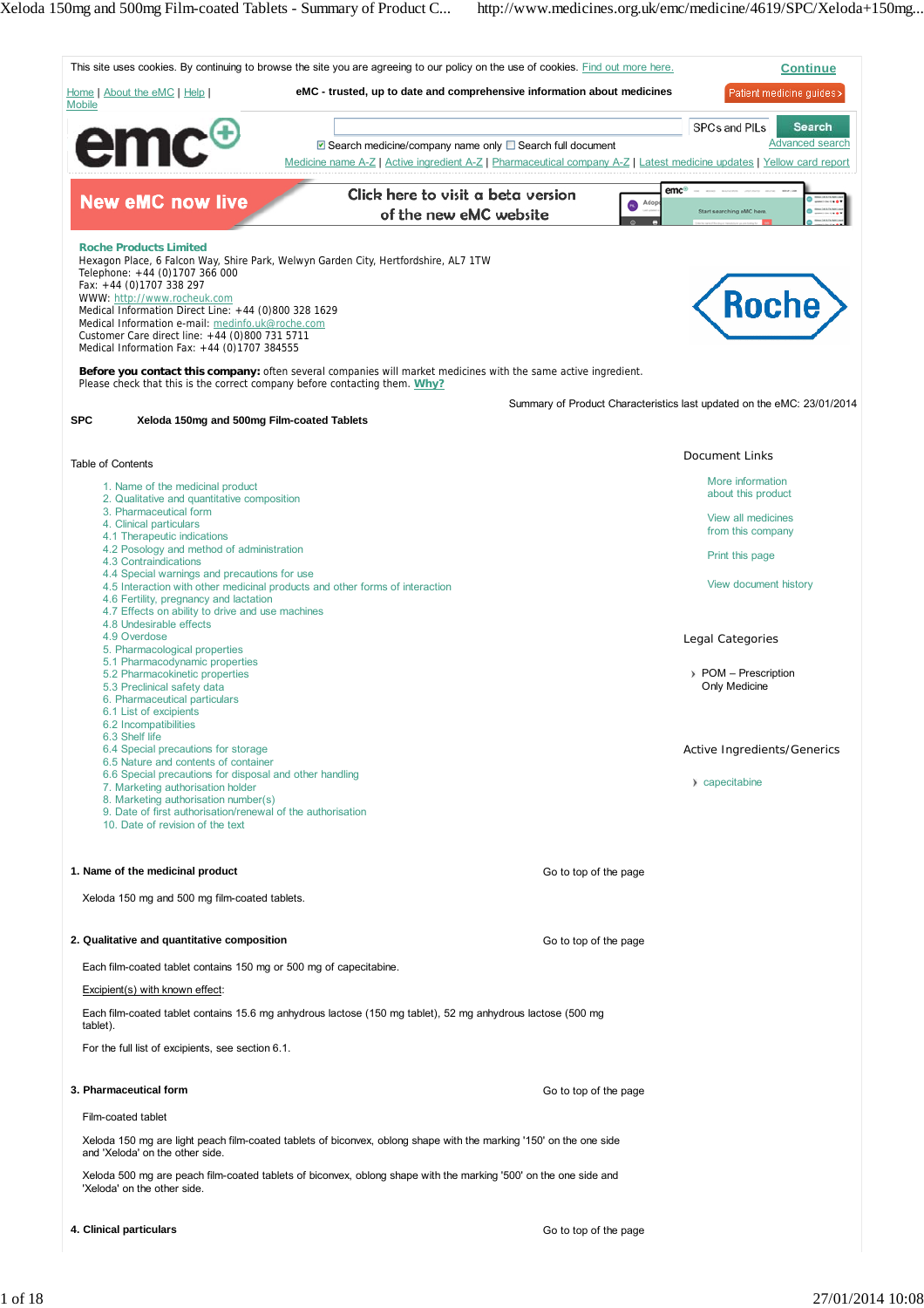4.1 Therapeutic indications

Go to top of the page

Xeloda is indicated for the adjuvant treatment of patients following surgery of stage III (Dukes' stage C) colon cancer (see section 5.1).

Xeloda is indicated for the treatment of metastatic colorectal cancer (see section 5.1).

Xeloda is indicated for first-line treatment of advanced gastric cancer in combination with a platinum-based regimen (see section 5.1).

Xeloda in combination with docetaxel (see section 5.1) is indicated for the treatment of patients with locally advanced or metastatic breast cancer after failure of cytotoxic chemotherapy. Previous therapy should have included an anthracycline. Xeloda is also indicated as monotherapy for the treatment of patients with locally advanced or metastatic breast cancer after failure of taxanes and an anthracycline-containing chemotherapy regimen or for whom further anthracycline therapy is not indicated.

## 4.2 Posology and method of administration

Go to top of the page

Xeloda should only be prescribed by a qualified physician experienced in the utilisation of anti-neoplastic medicinal products. Careful monitoring during the first cycle of treatment is recommended for all patients.

Treatment should be discontinued if progressive disease or intolerable toxicity is observed. Standard and reduced dose calculations according to body surface area for starting doses of Xeloda of 1250 mg/m<sup>2</sup> and 1000 mg/m<sup>2</sup> are provided in tables 1 and 2, respectively.

## Posology

Recommended posology (see section 5.1):

## *Monotherapy*

*Colon, colorectal and breast cancer*

Given as monotherapy, the recommended starting dose for capecitabine in the adjuvant treatment of colon cancer, in the treatment of metastatic colorectal cancer or of locally advanced or metastatic breast cancer is 1250 mg/m<sup>2</sup> administered twice daily (morning and evening; equivalent to 2500 mg/m<sup>2</sup> total daily dose) for 14 days followed by a 7-day rest period. Adjuvant treatment in patients with stage III colon cancer is recommended for a total of 6 months.

#### *Combination therapy*

#### *Colon, colorectal and gastric cancer*

In combination treatment, the recommended starting dose of capecitabine should be reduced to 800 – 1000 mg/m<sup>2</sup> when administered twice daily for 14 days followed by a 7-day rest period, or to 625 mg/m<sup>2</sup> twice daily when administered continuously (see section 5.1). For combination with irinotecan, the recommended starting dose is 800 mg/m<sup>2</sup> when administered twice daily for 14 days followed by a 7-day rest period combined with irinotecan 200 mg/m<sup>2</sup> on day 1. The inclusion of bevacizumab in a combination regimen has no effect on the starting dose of capecitabine. Premedication to maintain adequate hydration and anti-emesis according to the cisplatin summary of product characteristics should be started prior to cisplatin administration for patients receiving the capecitabine plus cisplatin combination. Premedication with antiemetics according to the oxaliplatin summary of product characteristics is recommended for patients receiving the capecitabine plus oxaliplatin combination. Adjuvant treatment in patients with stage III colon cancer is recommended for a duration of 6 months.

## *Breast cancer*

In combination with docetaxel, the recommended starting dose of capecitabine in the treatment of metastatic breast cancer is 1250 mg/m<sup>2</sup> twice daily for 14 days followed by a 7- day rest period, combined with docetaxel at 75 mg/m<sup>2</sup> as a 1 hour intravenous infusion every 3 weeks. Premedication with an oral corticosteroid such as dexamethasone according to the docetaxel summary of product characteristics should be started prior to docetaxel administration for patients receiving the capecitabine plus docetaxel combination.

#### *Xeloda Dose Calculations*

Table 1 Standard and reduced dose calculations according to body surface area for a starting dose of capecitabine of 1250 mg/ $m^2$ 

|                                        | Dose level 1250 mg/m <sup>2</sup> (twice daily) |                                                                                                                                     |                |                                                |                                                |
|----------------------------------------|-------------------------------------------------|-------------------------------------------------------------------------------------------------------------------------------------|----------------|------------------------------------------------|------------------------------------------------|
|                                        | Full dose<br>1250 mg/m <sup>2</sup>             | Number of 150 mg tablets<br>and/or 500 mg tablets per<br>administration (each<br>administration to be given<br>morning and evening) |                | Reduced dose<br>(75%)<br>950 mg/m <sup>2</sup> | Reduced dose<br>(50%)<br>625 mg/m <sup>2</sup> |
| Body Surface Area<br>(m <sup>2</sup> ) | Dose per<br>administration (mg)                 | 150 mg                                                                                                                              | 500 mg         | Dose per<br>administration (mg)                | Dose per<br>administration (mg)                |
| $≤1.26$                                | 1500                                            |                                                                                                                                     | 3              | 1150                                           | 800                                            |
| $1.27 - 1.38$                          | 1650                                            |                                                                                                                                     | 3              | 1300                                           | 800                                            |
| $1.39 - 1.52$                          | 1800                                            | $\overline{2}$                                                                                                                      | 3              | 1450                                           | 950                                            |
| $1.53 - 1.66$                          | 2000                                            |                                                                                                                                     | $\overline{4}$ | 1500                                           | 1000                                           |
| $1.67 - 1.78$                          | 2150                                            | 1                                                                                                                                   | 4              | 1650                                           | 1000                                           |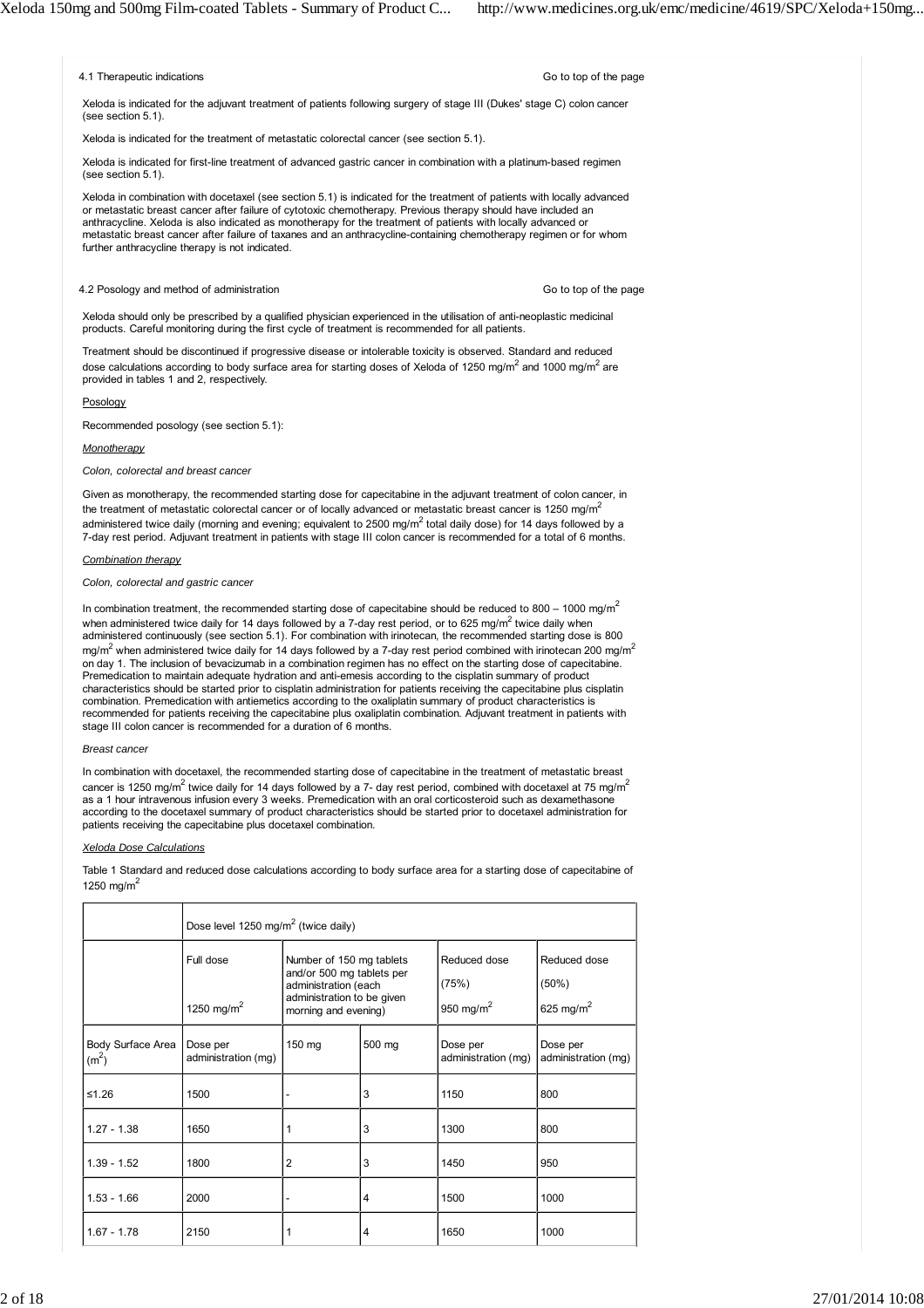| 1.79 - 1.92   | 2300 | 2 | 4 | 1800 | 1150 |
|---------------|------|---|---|------|------|
| $1.93 - 2.06$ | 2500 | - | 5 | 1950 | 1300 |
|               |      |   |   |      |      |
| $2.07 - 2.18$ | 2650 |   | 5 | 2000 | 1300 |
| 22.19         | 2800 | 2 | 5 | 2150 | 1450 |

Table 2 Standard and reduced dose calculations according to body surface area for a starting dose of capecitabine of 1000 mg/m2

|                                        | Dose level 1000 mg/m <sup>2</sup> (twice daily) |                                                                                                                                     |                |                                        |                                           |
|----------------------------------------|-------------------------------------------------|-------------------------------------------------------------------------------------------------------------------------------------|----------------|----------------------------------------|-------------------------------------------|
|                                        | Full dose<br>1000 mg/m <sup>2</sup>             | Number of 150 mg tablets<br>and/or 500 mg tablets per<br>administration (each<br>administration to be given<br>morning and evening) |                | Reduced dose<br>(75%)<br>750 mg/m $^2$ | Reduced dose<br>$(50\%)$<br>500 mg/m $^2$ |
| Body Surface Area<br>(m <sup>2</sup> ) | Dose per<br>administration (mg)                 | 150 mg                                                                                                                              | 500 mg         | Dose per<br>administration (mg)        | Dose per<br>administration (mg)           |
| $≤1.26$                                | 1150                                            | 1                                                                                                                                   | $\overline{2}$ | 800                                    | 600                                       |
| $1.27 - 1.38$                          | 1300                                            | 2                                                                                                                                   | $\overline{2}$ | 1000                                   | 600                                       |
| $1.39 - 1.52$                          | 1450                                            | 3                                                                                                                                   | $\overline{2}$ | 1100                                   | 750                                       |
| $1.53 - 1.66$                          | 1600                                            | 4                                                                                                                                   | $\overline{2}$ | 1200                                   | 800                                       |
| $1.67 - 1.78$                          | 1750                                            | 5                                                                                                                                   | $\overline{2}$ | 1300                                   | 800                                       |
| $1.79 - 1.92$                          | 1800                                            | $\overline{2}$                                                                                                                      | 3              | 1400                                   | 900                                       |
| $1.93 - 2.06$                          | 2000                                            |                                                                                                                                     | $\overline{4}$ | 1500                                   | 1000                                      |
| $2.07 - 2.18$                          | 2150                                            | 1                                                                                                                                   | $\overline{4}$ | 1600                                   | 1050                                      |
| ≥2.19                                  | 2300                                            | $\overline{2}$                                                                                                                      | $\overline{4}$ | 1750                                   | 1100                                      |

*Posology adjustments during treatment:*

*General*

Toxicity due to capecitabine administration may be managed by symptomatic treatment and/or modification of the dose (treatment interruption or dose reduction). Once the dose has been reduced, it should not be increased at a later time. For those toxicities considered by the treating physician to be unlikely to become serious or life-threatening, e.g. alopecia, altered taste, nail changes, treatment can be continued at the same dose without reduction or interruption. Patients taking capecitabine should be informed of the need to interrupt treatment immediately if moderate or severe toxicity occurs. Doses of capecitabine omitted for toxicity are not replaced. The following are the recommended dose modifications for toxicity:

Table 3 Capecitabine Dose Reduction Schedule (3 weekly Cycle or Continuous Treatment)

| Toxicity grades* | Dose changes within a treatment cycle | Dose adjustment for next<br>cycle/dose<br>(% of starting dose) |  |  |  |
|------------------|---------------------------------------|----------------------------------------------------------------|--|--|--|
| $\cdot$ Grade 1  | Maintain dose level                   | Maintain dose level                                            |  |  |  |
| $\cdot$ Grade 2  |                                       |                                                                |  |  |  |
| -1st appearance  | Interrupt until resolved to grade 0-1 | 100%                                                           |  |  |  |
| -2nd appearance  |                                       | 75%                                                            |  |  |  |
| -3rd appearance  |                                       | 50%                                                            |  |  |  |
| -4th appearance  | Discontinue treatment permanently     | Not applicable                                                 |  |  |  |
| $\cdot$ Grade 3  |                                       |                                                                |  |  |  |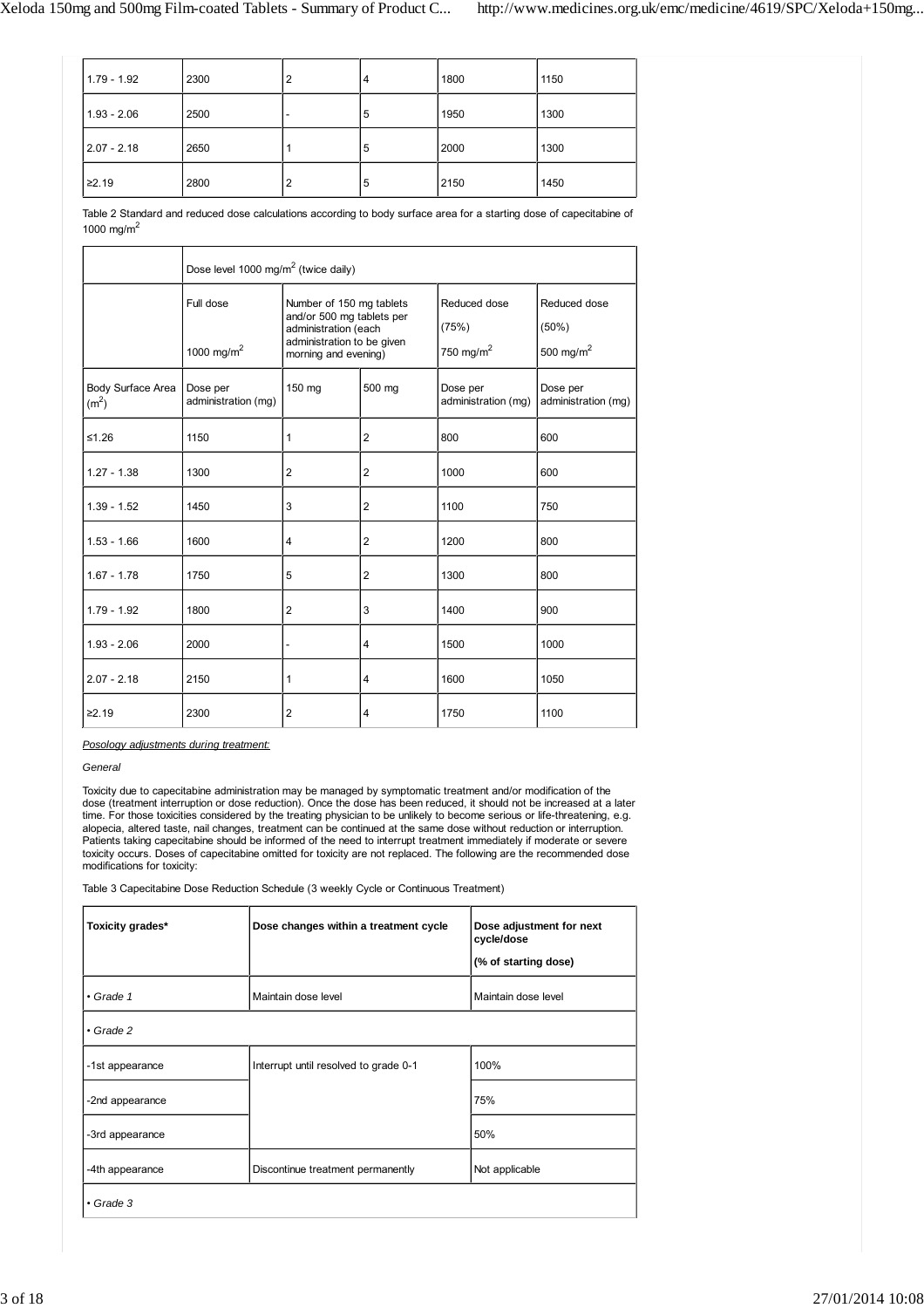| -1st appearance | Interrupt until resolved to grade 0-1                                                                                                                | 75%            |  |  |  |  |
|-----------------|------------------------------------------------------------------------------------------------------------------------------------------------------|----------------|--|--|--|--|
| -2nd appearance |                                                                                                                                                      | 50%            |  |  |  |  |
| -3rd appearance | Discontinue treatment permanently                                                                                                                    | Not applicable |  |  |  |  |
| $\cdot$ Grade 4 |                                                                                                                                                      |                |  |  |  |  |
| -1st appearance | Discontinue permanently<br>or<br>If physician deems it to be in the patient's<br>best interest to continue, interrupt until<br>resolved to grade 0-1 | 50%            |  |  |  |  |
| -2nd appearance | Discontinue permanently                                                                                                                              | Not applicable |  |  |  |  |

\*According to the National Cancer Institute of Canada Clinical Trial Group (NCIC CTG) Common Toxicity Criteria (version 1) or the Common Terminology Criteria for Adverse Events (CTCAE) of the Cancer Therapy Evaluation Program, US National Cancer Institute, version 4.0. For hand-foot syndrome and hyperbilirubinemia, see section 4.4.

#### *Haematology*

Patients with baseline neutrophil counts of <1.5 x 10<sup>9</sup>/L and/or thrombocyte counts of <100 x 10<sup>9</sup>/L should not be treated with capecitabine. If unscheduled laboratory assessments during a treatment cycle show that the neutrophil count drops below 1.0 x 10<sup>9</sup>/L or that the platelet count drops below 75 x 10<sup>9</sup>/L, treatment with capecitabine should be interrupted.

*Dose modifications for toxicity when capecitabine is used as a 3 weekly cycle in combination with other medicinal products*

Dose modifications for toxicity when capecitabine is used as a 3 weekly cycle in combination with other medicinal products should be made according to table 3 above for capecitabine and according to the appropriate summary of product characteristics for the other medicinal product(s).

At the beginning of a treatment cycle, if a treatment delay is indicated for either capecitabine or the other medicinal product(s), then administration of all therapy should be delayed until the requirements for restarting all medicinal products are met.

During a treatment cycle for those toxicities considered by the treating physician not to be related to capecitabine, capecitabine should be continued and the dose of the other medicinal product should be adjusted according to the appropriate Prescribing Information.

If the other medicinal product(s) have to be discontinued permanently, capecitabine treatment can be resumed when the requirements for restarting capecitabine are met.

This advice is applicable to all indications and to all special populations.

*Dose modifications for toxicity when capecitabine is used continuously in combination with other medicinal products*

Dose modifications for toxicity when capecitabine is used continuously in combination with other medicinal products should be made according to table 3 above for capecitabine and according to the appropriate summary of product characteristics for the other medicinal product(s).

## *Posology adjustments for special populations:*

#### *Hepatic impairment*

Insufficient safety and efficacy data are available in patients with hepatic impairment to provide a dose adjustment recommendation. No information is available on hepatic impairment due to cirrhosis or hepatitis.

### *Renal impairment*

Capecitabine is contraindicated in patients with severe renal impairment (creatinine clearance below 30 ml/min [Cockcroft and Gault] at baseline). The incidence of grade 3 or 4 adverse reactions in patients with moderate renal impairment (creatinine clearance 30-50 ml/min at baseline) is increased compared to the overall population. In patients with moderate renal impairment at baseline, a dose reduction to 75% for a starting dose of 1250 mg/m<sup>2</sup> is recommended. In patients with moderate renal impairment at baseline, no dose reduction is required for a starting dose of 1000 mg/m<sup>2</sup>. In patients with mild renal impairment (creatinine clearance 51-80 ml/min at baseline) no adjustment of the starting dose is recommended. Careful monitoring and prompt treatment interruption is recommended if the patient develops a grade 2, 3 or 4 adverse event during treatment and subsequent dose adjustment as outlined in table 3 above. If the calculated creatinine clearance decreases during treatment to a value below 30 ml/min, Xeloda should be discontinued. These dose adjustment recommendations for renal impairment apply both to monotherapy and combination use (see also section "Elderly" below).

#### *Elderly*

During capecitabine monotherapy, no adjustment of the starting dose is needed. However, grade 3 or 4 treatmentrelated adverse reactions were more frequent in patients ≥60 years of age compared to younger patients.

When capecitabine was used in combination with other medicinal products, elderly patients (≥65 years) experienced more grade 3 and grade 4 adverse drug reactions, including those leading to discontinuation, compared to younger patients. Careful monitoring of patients ≥60 years of age is advisable.

- *In combination with docetaxel*: an increased incidence of grade 3 or 4 treatment-related adverse reactions and treatment-related serious adverse reactions were observed in patients 60 years of age or more (see section 5.1). For patients 60 years of age or more, a starting dose reduction of capecitabine to 75% (950 mg/m<sup>2</sup> twice daily) is recommended. If no toxicity is observed in patients ≥60 years of age treated with a reduced capecitabine starting dose in combination with docetaxel, the dose of capecitabine may be cautiously escalated to 1250 mg/m<sup>2</sup> twice daily.

*Paediatric population*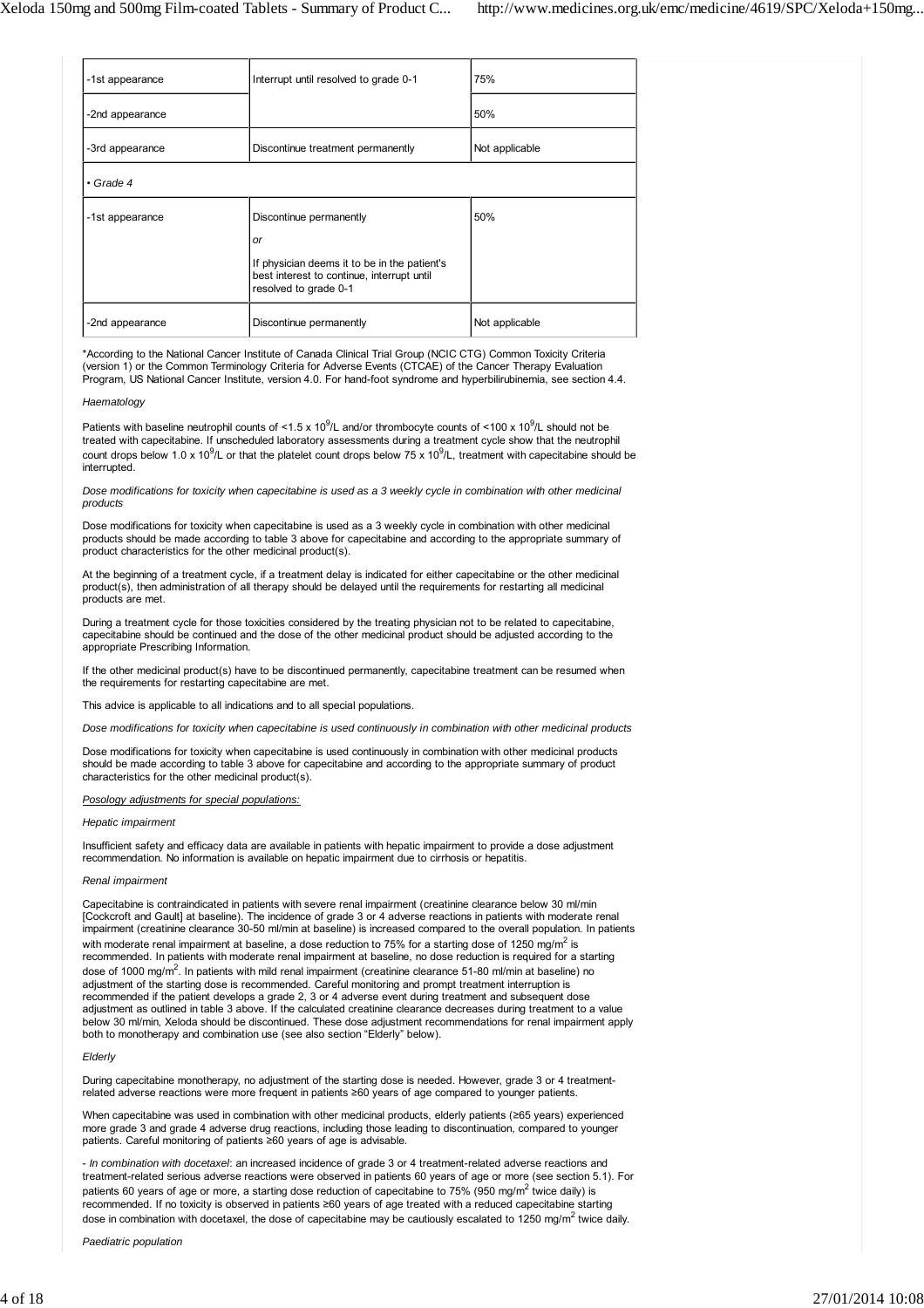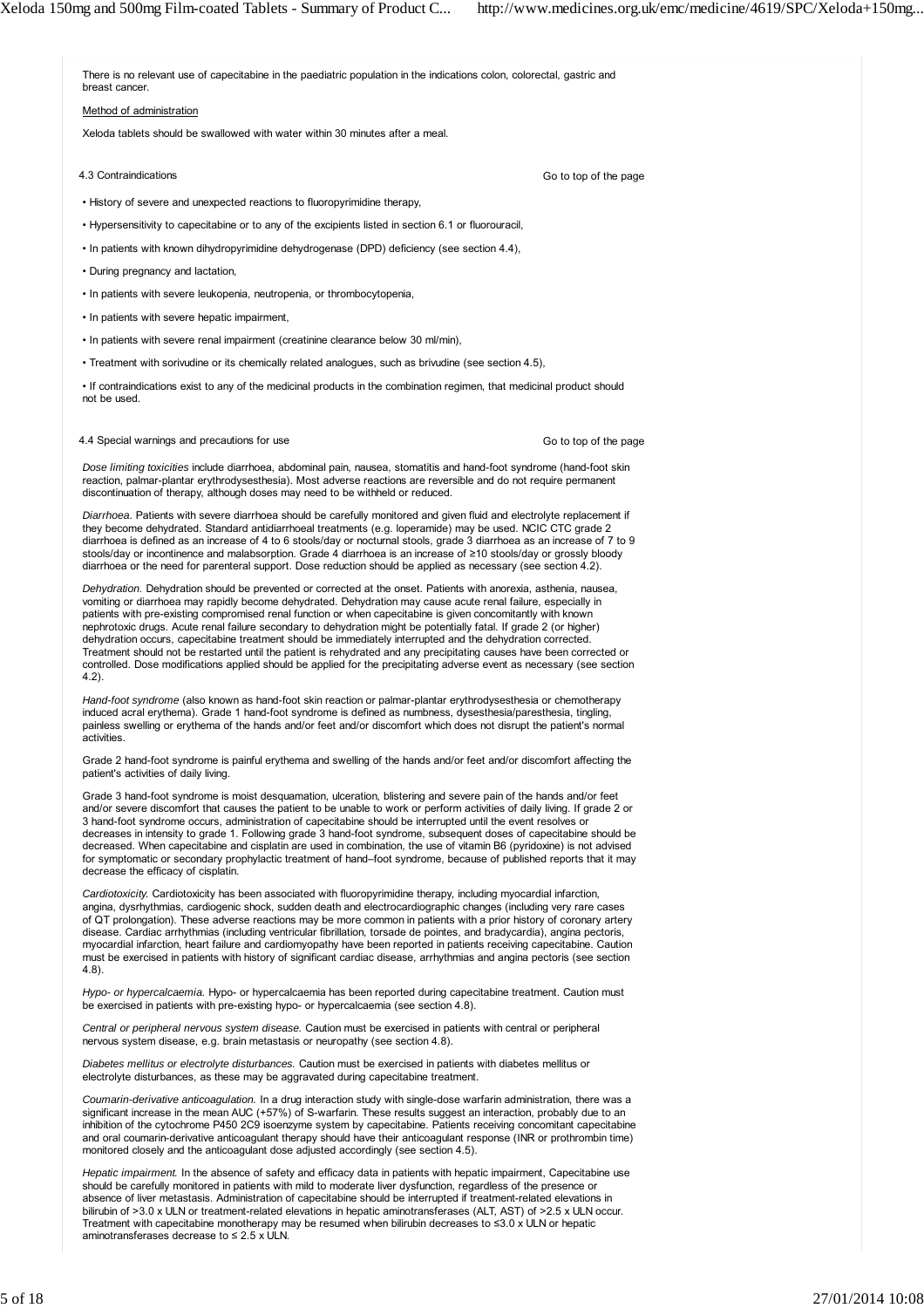*Renal impairment.* The incidence of grade 3 or 4 adverse reactions in patients with moderate renal impairment (creatinine clearance 30-50 ml/min) is increased compared to the overall population (see sections 4.2 and 4.3).

*DPD deficiency*: Rarely, unexpected, severe toxicity (e.g. stomatitis, diarrhoea, neutropenia and neurotoxicity) associated with 5-FU has been attributed to a deficiency of DPD activity. A link between decreased levels of DPD and increased, potentially fatal toxic effects of 5-FU therefore cannot be excluded.

Patients with known DPD deficiency should not be treated with capecitabine (see section 4.3). In patients with unrecognised DPD deficiency treated with capecitabine, life-threatening toxicities manifesting as acute overdose may occur (see section 4.9). In the event of grade 2-4 acute toxicity, treatment must be discontinued immediately until observed toxicity resolves. Permanent discontinuation should be considered based on clinical assessment of the onset, duration and severity of the observed toxicities.

*Ophthalmologic complications:* Patients should be carefully monitored for ophthalmological complications such as keratitis and corneal disorders, especially if they have a prior history of eye disorders. Treatment of eye disorders should be initiated as clinically appropriate.

*Severe skin reactions:* Xeloda can induce severe skin reactions such as Stevens-Johnson syndrome and Toxic Epidermal Necrolysis. Xeloda should be permanently discontinued in patients who experience a severe skin reaction during treatment.

As this medicinal product contains anhydrous lactose as an excipient, patients with rare hereditary problems of galactose intolerance, the Lapp lactase deficiency or glucose-galactose malabsorption should not take this medicine.

4.5 Interaction with other medicinal products and other forms of interaction

Go to top of the page

Interaction studies have only been performed in adults.

Interaction with other medicinal products

*Cytochrome P-450 2C9 substrates*: Other than warfarin, no formal drug-drug interaction studies between capecitabine and other CYP2C9 substrates have been conducted. Care should be exercised when capecitabine is co-administered with 2C9 substrates (e.g., phenytoin). See also interaction with coumarin-derivative anticoagulants below, and section 4.4.

*Coumarin-derivative anticoagulants:* altered coagulation parameters and/or bleeding have been reported in patients taking capecitabine concomitantly with coumarin-derivative anticoagulants such as warfarin and phenprocoumon. These reactions occurred within several days and up to several months after initiating capecitabine therapy and, in a few cases, within one month after stopping capecitabine. In a clinical pharmacokinetic interaction study, after a single 20 mg dose of warfarin, capecitabine treatment increased the AUC of S-warfarin by 57% with a 91% increase in INR value. Since metabolism of R-warfarin was not affected, these results indicate that capecitabine down-regulates isozyme 2C9, but has no effect on isozymes 1A2 and 3A4. Patients taking coumarin-derivative anticoagulants concomitantly with capecitabine should be monitored regularly for alterations in their coagulation parameters (PT or INR) and the anticoagulant dose adjusted accordingly.

*Phenytoin:* increased phenytoin plasma concentrations resulting in symptoms of phenytoin intoxication in single cases have been reported during concomitant use of capecitabine with phenytoin. Patients taking phenytoin concomitantly with capecitabine should be regularly monitored for increased phenytoin plasma concentrations.

*Folinic acid*: a combination study with capecitabine and folinic acid indicated that folinic acid has no major effect on the pharmacokinetics of capecitabine and its metabolites. However, folinic acid has an effect on the pharmacodynamics of capecitabine and its toxicity may be enhanced by folinic acid: the maximum tolerated dose (MTD) of capecitabine alone using the intermittent regimen is 3000 mg/m<sup>2</sup> per day whereas it is only 2000 mg/m<sup>2</sup> per day when capecitabine was combined with folinic acid (30 mg orally bid).

*Sorivudine and analogues:* a clinically significant drug-drug interaction between sorivudine and 5-FU, resulting from the inhibition of dihydropyrimidine dehydrogenase by sorivudine, has been described. This interaction, which leads to increased fluoropyrimidine toxicity, is potentially fatal. Therefore, capecitabine must not be administered concomitantly with sorivudine or its chemically related analogues, such as brivudine (see section 4.3). There must be at least a 4-week waiting period between end of treatment with sorivudine or its chemically related analogues such as brivudine and start of capecitabine therapy.

*Antacid:* the effect of an aluminum hydroxide and magnesium hydroxide-containing antacid on the pharmacokinetics of capecitabine was investigated. There was a small increase in plasma concentrations of capecitabine and one metabolite (5'-DFCR); there was no effect on the 3 major metabolites (5'-DFUR, 5-FU and FBAL).

*Allopurinol:* interactions with allopurinol have been observed for 5-FU; with possible decreased efficacy of 5-FU. Concomitant use of allopurinol with capecitabine should be avoided.

Interferon alpha: the MTD of capecitabine was 2000 mg/m<sup>2</sup> per day when combined with interferon alpha-2a (3 MIU/m<sup>2</sup> per day) compared to 3000 mg/m<sup>2</sup> per day when capecitabine was used alone.

Radiotherapy: the MTD of capecitabine alone using the intermittent regimen is 3000 mg/m<sup>2</sup> per day, whereas, when combined with radiotherapy for rectal cancer, the MTD of capecitabine is 2000 mg/m<sup>2</sup> per day using either a continuous schedule or given daily Monday through Friday during a 6-week course of radiotherapy.

*Oxaliplatin*: no clinically significant differences in exposure to capecitabine or its metabolites, free platinum or total platinum occurred when capecitabine was administered in combination with oxaliplatin or in combination with oxaliplatin and bevacizumab.

*Bevacizumab*: there was no clinically significant effect of bevacizumab on the pharmacokinetic parameters of capecitabine or its metabolites in the presence of oxaliplatin.

Food interaction

In all clinical trials, patients were instructed to administer capecitabine within 30 minutes after a meal. Since current safety and efficacy data are based upon administration with food, it is recommended that capecitabine be administered with food. Administration with food decreases the rate of capecitabine absorption (see section 5.2).

4.6 Fertility, pregnancy and lactation

Go to top of the page

Women of childbearing potential/Contraception in males and females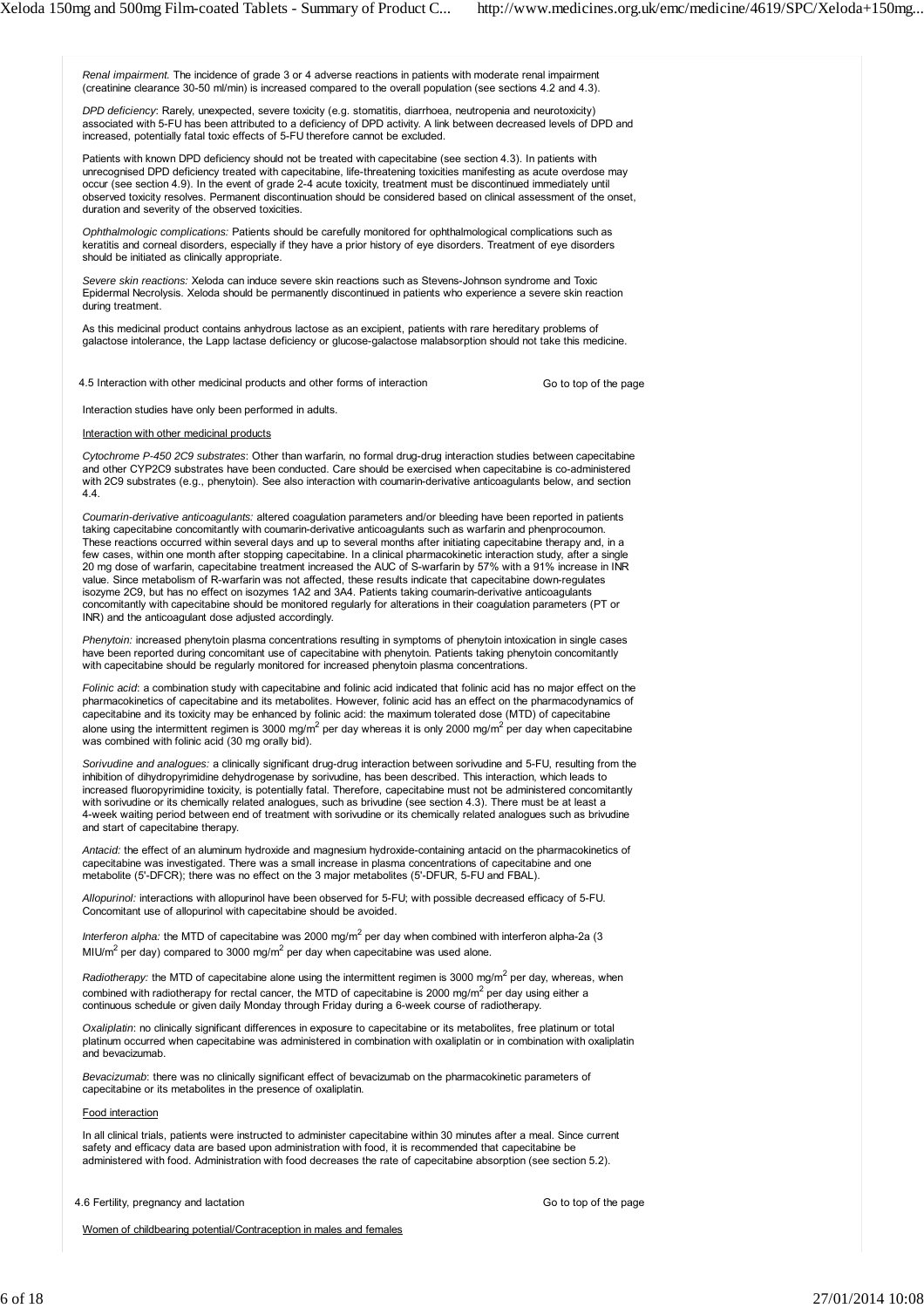Women of childbearing potential should be advised to avoid becoming pregnant while receiving treatment with capecitabine. If the patient becomes pregnant while receiving capecitabine, the potential hazard to the foetus must be explained. An effective method of contraception should be used during treatment. Pregnancy There are no studies in pregnant women using capecitabine; however, it should be assumed that capecitabine may cause foetal harm if administered to pregnant women. In reproductive toxicity studies in animals, capecitabine administration caused embryolethality and teratogenicity. These findings are expected effects of fluoropyrimidine derivatives. Capecitabine is contraindicated during pregnancy. Breast-feeding It is not known whether capecitabine is excreted in human breast milk. In lactating mice, considerable amounts of capecitabine and its metabolites were found in milk. Breast-feeding should be discontinued while receiving treatment with capecitabine. **Fertility** There is no data on Xeloda and impact on fertility. The Xeloda pivotal studies included females of childbearing potential and males only if they agreed to use an acceptable method of birth control to avoid pregnancy for the duration of the study and for a reasonable period thereafter. In animal studies effects on fertility were observed (see section 5.3) 4.7 Effects on ability to drive and use machines Capecitabine has minor or moderate influence on the ability to drive and use machines. Capecitabine may cause dizziness, fatigue and nausea. 4.8 Undesirable effects Reporting of suspected adverse reactions Reporting suspected adverse reactions after authorisation of the medicinal product is important. It allows continued monitoring of the benefit/risk balance of the medicinal product. Healthcare professionals are asked to report any suspected adverse reactions (see details below). **Ireland** Pharmacovigilance Section Irish Medicines Board Kevin O'Malley House Earlsfort Centre Earlsfort Terrace IRL - Dublin 2 Tel: +353 1 6764971 Fax: +353 1 6762517 Website: www.imb.ie e-mail: imbpharmacovigilance@imb.ie **Malta** ADR Reporting The Medicines Authority Post-Licensing Directorate 203 Level 3, Rue D'Argens GŻR-1368 Gżira Website: www.medicinesauthority.gov.mt e-mail: postlicensing.medicinesauthority@gov.mt **United Kingdom** Yellow Card Scheme Website: www.mhra.gov.uk/yellowcard Go to top of the page Go to top of the page

Summary of the safety profile

The overall safety profile of capecitabine is based on data from over 3000 patients treated with capecitabine as monotherapy or capecitabine in combination with different chemotherapy regimens in multiple indications. The safety profiles of capecitabine monotherapy for the metastatic breast cancer, metastatic colorectal cancer and adjuvant colon cancer populations are comparable. See section 5.1 for details of major studies, including study designs and major efficacy results.

The most commonly reported and/or clinically relevant treatment-related adverse drug reactions (ADRs) were gastrointestinal disorders (especially diarrhoea, nausea, vomiting, abdominal pain, stomatitis), hand-foot syndrome (palmar-plantar erythrodysesthesia), fatigue, asthenia, anorexia, cardiotoxicity, increased renal dysfunction on those with preexisting compromised renal function, and thrombosis/embolism.

Tabulated summary of adverse reactions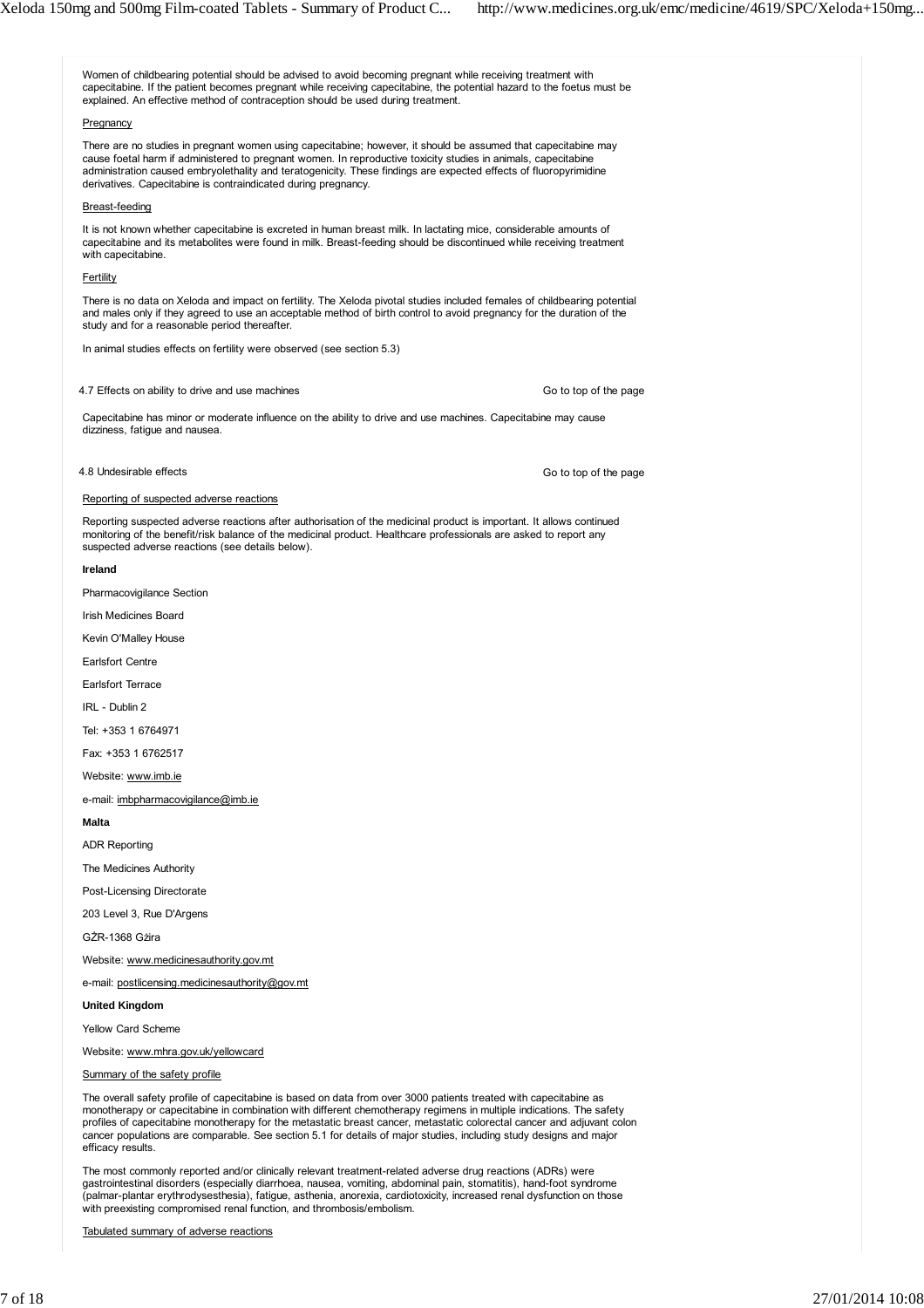ADRs considered by the investigator to be possibly, probably, or remotely related to the administration of capecitabine are listed in table 4 for capecitabine given as monotherapy and in table 5 for capecitabine given in combination with different chemotherapy regimens in multiple indications. The following headings are used to rank the ADRs by frequency: very common (≥ 1/10), common (≥ 1/100to < 1/10), uncommon (≥ 1/1,000to < 1/100), rare (≥1/10,000 to <1/1,000), very rare (<1/10,000). Within each frequency grouping, ADRs are presented in order of decreasing seriousness.

# *Capecitabine Monotherapy:*

Table 4 lists ADRs associated with the use of capecitabine monotherapy based on a pooled analysis of safety data from three major studies including over 1900 patients (studies M66001, SO14695, and SO14796). ADRs are added to the appropriate frequency grouping according to the overall incidence from the pooled analysis.

Table 4 Summary of related ADRs reported in patients treated with capecitabine monotherapy

| <b>Body System</b>                                 | Very Common<br>All grades | Common<br>All grades                                                             | Uncommon<br>Severe and/or<br>Life-threatening (grade<br>3-4) or considered<br>medically relevant                                                                                                         |
|----------------------------------------------------|---------------------------|----------------------------------------------------------------------------------|----------------------------------------------------------------------------------------------------------------------------------------------------------------------------------------------------------|
| Infections and infestations                        |                           | Herpes viral infection,<br>Nasopharyngitis, Lower<br>respiratory tract infection | Sepsis, Urinary tract<br>infection, Cellulitis,<br>Tonsillitis, Pharyngitis, Oral<br>candidiasis, Influenza,<br>Gastroenteritis, Fungal<br>infection, Infection, Tooth<br>abscess                        |
| Neoplasm benign,<br>malignant and unspecified      |                           | L.                                                                               | Lipoma                                                                                                                                                                                                   |
| <b>Blood and lymphatic</b><br>system disorders     |                           | Neutropenia, Anaemia                                                             | Febrile neutropenia,<br>Pancytopenia,<br>Granulocytopenia,<br>Thrombocytopenia,<br>Leukopenia, Haemolytic<br>anaemia, International<br>Normalised Ratio (INR)<br>increased/Prothrombin time<br>prolonged |
| Immune system disorders                            |                           |                                                                                  | Hypersensitivity                                                                                                                                                                                         |
| Metabolism and nutrition<br>disorders              | Anorexia                  | Dehydration, , Weight<br>decreased                                               | Diabetes, Hypokalaemia,<br>Appetite disorder,<br>Malnutrition.<br>Hypertriglyceridaemia,                                                                                                                 |
| Psychiatric disorders                              | L.                        | Insomnia, Depression                                                             | Confusional state, Panic<br>attack, Depressed mood,<br>Libido decreased                                                                                                                                  |
| Nervous system disorders                           |                           | Headache, Lethargy<br>Dizziness, Parasthesia<br>Dysgeusia                        | Aphasia, Memory<br>impairment, Ataxia,<br>Syncope, Balance disorder,<br>Sensory disorder,<br>Neuropathy peripheral                                                                                       |
| Eye disorders                                      |                           | Lacrimation increased,<br>Conjunctivitis, Eye irritation                         | Visual acuity reduced,<br>Diplopia                                                                                                                                                                       |
| Ear and labyrinth disorders                        |                           |                                                                                  | Vertigo, Ear pain                                                                                                                                                                                        |
| Cardiac disorders                                  |                           |                                                                                  | Angina unstable, Angina<br>pectoris, Myocardial<br>ischaemia, Atrial fibrillation,<br>Arrhythmia, Tachycardia,<br>Sinus tachycardia,<br>Palpitations                                                     |
| Vascular disorders                                 |                           | Thrombophlebitis                                                                 | Deep vein thrombosis,<br>Hypertension, Petechiae,<br>Hypotension, Hot flush,<br>Peripheral coldness                                                                                                      |
| Respiratory, thoracic and<br>mediastinal disorders |                           | Dyspnoea, Epistaxis,<br>Cough, Rhinorrhoea                                       | Pulmonary embolism,<br>Pneumothorax,<br>Haemoptysis, Asthma,<br>Dyspnoea exertional                                                                                                                      |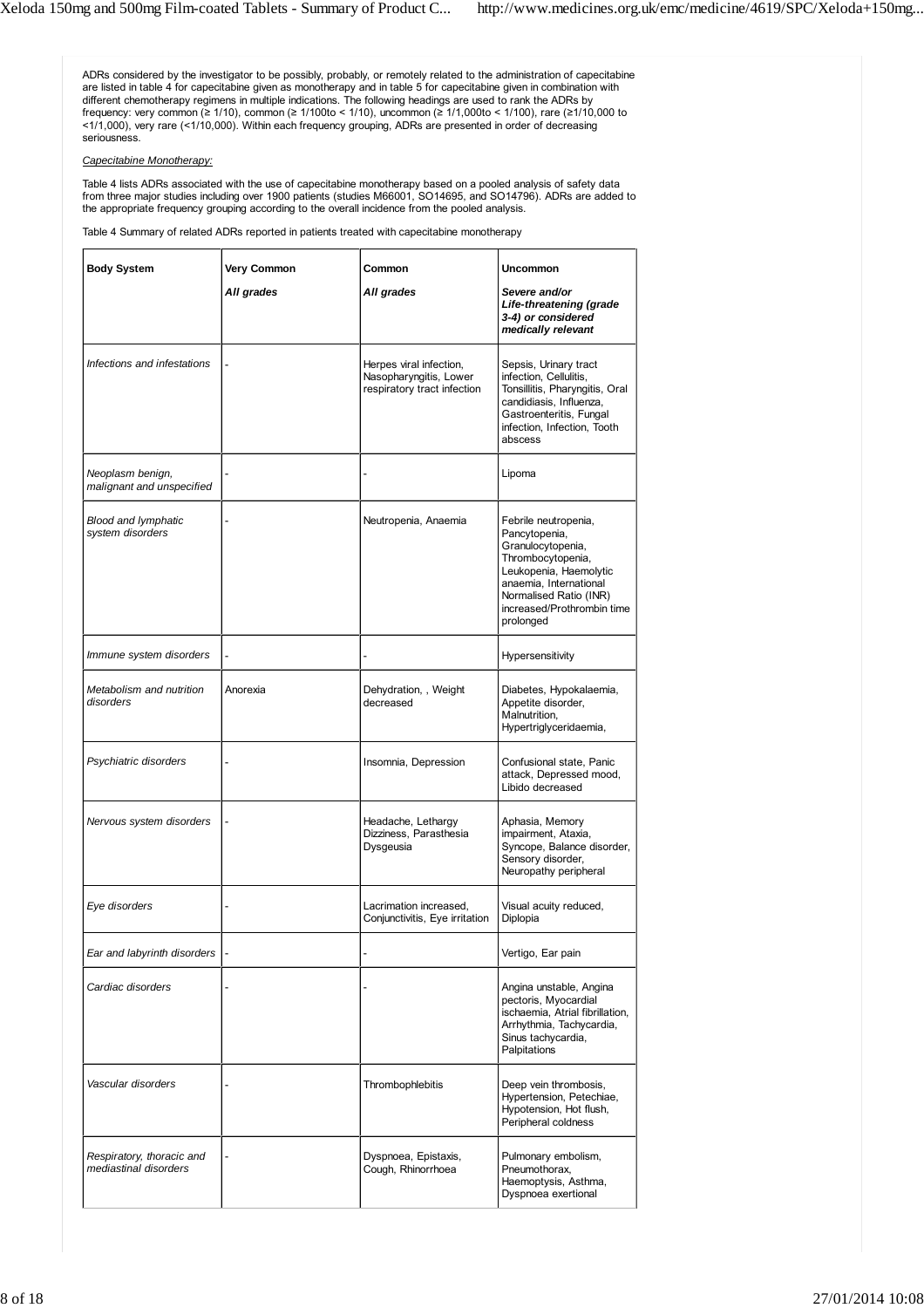| Gastrointestinal disorders                                 | Diarrhoea, Vomiting,<br>Nausea, Stomatitis,<br>Abdominal pain | Gastrointestinal<br>haemorrhage, Constipation,<br>Upper abdominal pain,<br>Dyspepsia, Flatulence, Dry<br>mouth                                                             | Intestinal obstruction,<br>Ascites, Enteritis, Gastritis,<br>Dysphagia, Abdominal pain<br>lower, Oesophagitis,<br>Abdominal discomfort.<br>Gastrooesophageal reflux<br>disease, Colitis, Blood in<br>stool |
|------------------------------------------------------------|---------------------------------------------------------------|----------------------------------------------------------------------------------------------------------------------------------------------------------------------------|------------------------------------------------------------------------------------------------------------------------------------------------------------------------------------------------------------|
| Hepatobiliary disorders                                    | $\overline{a}$                                                | Hyperbilirubinemia, Liver<br>function test abnormalities                                                                                                                   | Jaundice                                                                                                                                                                                                   |
| Skin and subcutaneous<br>tissue disorders                  | Palmar-plantar<br>erythrodysaesthesia<br>syndrome             | Rash, Alopecia, Erythema,<br>Dry skin, Pruritus, Skin<br>hyper-pigmentation, Rash<br>macular, Skin<br>desquamation, Dermatitis,<br>Pigmentation disorder, Nail<br>disorder | Blister, Skin ulcer, Rash,<br>Urticaria, Photosensitivity<br>reaction, Palmar erythema,<br>Swelling face, Purpura,<br>Radiation recall syndrome                                                            |
| Muskuloskeletal and<br>connective tissue disorders         |                                                               | Pain in extremity, Back<br>pain, Arthralgia                                                                                                                                | Joint swelling, Bone pain,<br>Facial pain,<br>Musculoskeletal stiffness.<br>Muscular weakness                                                                                                              |
| Renal and urinary<br>disorders                             |                                                               |                                                                                                                                                                            | Hydronephrosis, Urinary<br>incontinence, Haematuria,<br>Nocturia. Blood creatinine<br>increased                                                                                                            |
| Reproductive system and<br>breast disorders                | $\overline{a}$                                                |                                                                                                                                                                            | Vaginal haemorrhage                                                                                                                                                                                        |
| General disorders and<br>administration site<br>conditions | Fatique, Asthenia                                             | Pyrexia, Oedema<br>peripheral, Malaise, Chest<br>pain                                                                                                                      | Oedema, Chills, Influenza<br>like illness, Rigors, Body<br>temperature increased                                                                                                                           |

## *Capecitabine in combination therapy:*

Table 5 lists ADRs associated with the use of capecitabine in combination with different chemotherapy regimens in multiple indications based on safety data from over 3000 patients. ADRs are added to the appropriate frequency grouping (Very common or Common) according to the highest incidence seen in any of the major clinical trials and are only added when they were seen **in addition to** those seen with capecitabine monotherapy or seen at **a higher frequency grouping** compared to capecitabine monotherapy (see table 4). Uncommon ADRs reported for capecitabine in combination therapy are consistent with the ADRs reported for capecitabine monotherapy or reported for monotherapy with the combination medicinal product (in literature and/or respective summary of product characteristics).

Some of the ADRs are reactions commonly seen with the combination medicinal product (e.g. peripheral sensory neuropathy with docetaxel or oxaliplatin, hypertension seen with bevacizumab); however an exacerbation by capecitabine therapy can not be excluded.

Table 5 Summary of related ADRs reported in patients treated with capecitabine in combination treatment **in addition to** those seen with capecitabine monotherapy or seen at **a higher frequency grouping** compared to capecitabine monotherapy

| <b>Body System</b>                      | Very common<br>All grades                                                                                                       | Common<br>All grades                                                                                                                                           |
|-----------------------------------------|---------------------------------------------------------------------------------------------------------------------------------|----------------------------------------------------------------------------------------------------------------------------------------------------------------|
| Infections and infestations             |                                                                                                                                 | Herpes zoster, Urinary tract infection,<br>Oral candidiasis, Upper respiratory<br>tract infection, Rhinitis, Influenza,<br><sup>+</sup> Infection, Oral herpes |
| Blood and lymphatic system<br>disorders | <sup>+</sup> Neutropenia, <sup>+</sup> Leucopenia,<br><sup>+</sup> Anaemia, <sup>+</sup> Neutropenic fever,<br>Thrombocytopenia | Bone marrow depression, <sup>+</sup> Febrile<br>Neutropenia                                                                                                    |
| Immune system disorders                 | $\overline{a}$                                                                                                                  | Hypersensitivity                                                                                                                                               |
| Metabolism and nutrition disorders      | Appetite decreased                                                                                                              | Hypokalaemia, Hyponatraemia,<br>Hypomagnesaemia, Hypocalcaemia,<br>Hyperglycaemia                                                                              |
| Psychiatric disorders                   | -                                                                                                                               | Sleep disorder, Anxiety                                                                                                                                        |
| Nervous system disorders                | Paraesthesia, Dysaesthesia,<br>Peripheral neuropathy, Peripheral<br>sensory neuropathy, Dysgeusia,<br>Headache                  | Neurotoxicity, Tremor, Neuralgia,<br>Hypersensitivity reaction,<br>Hypoaesthesia                                                                               |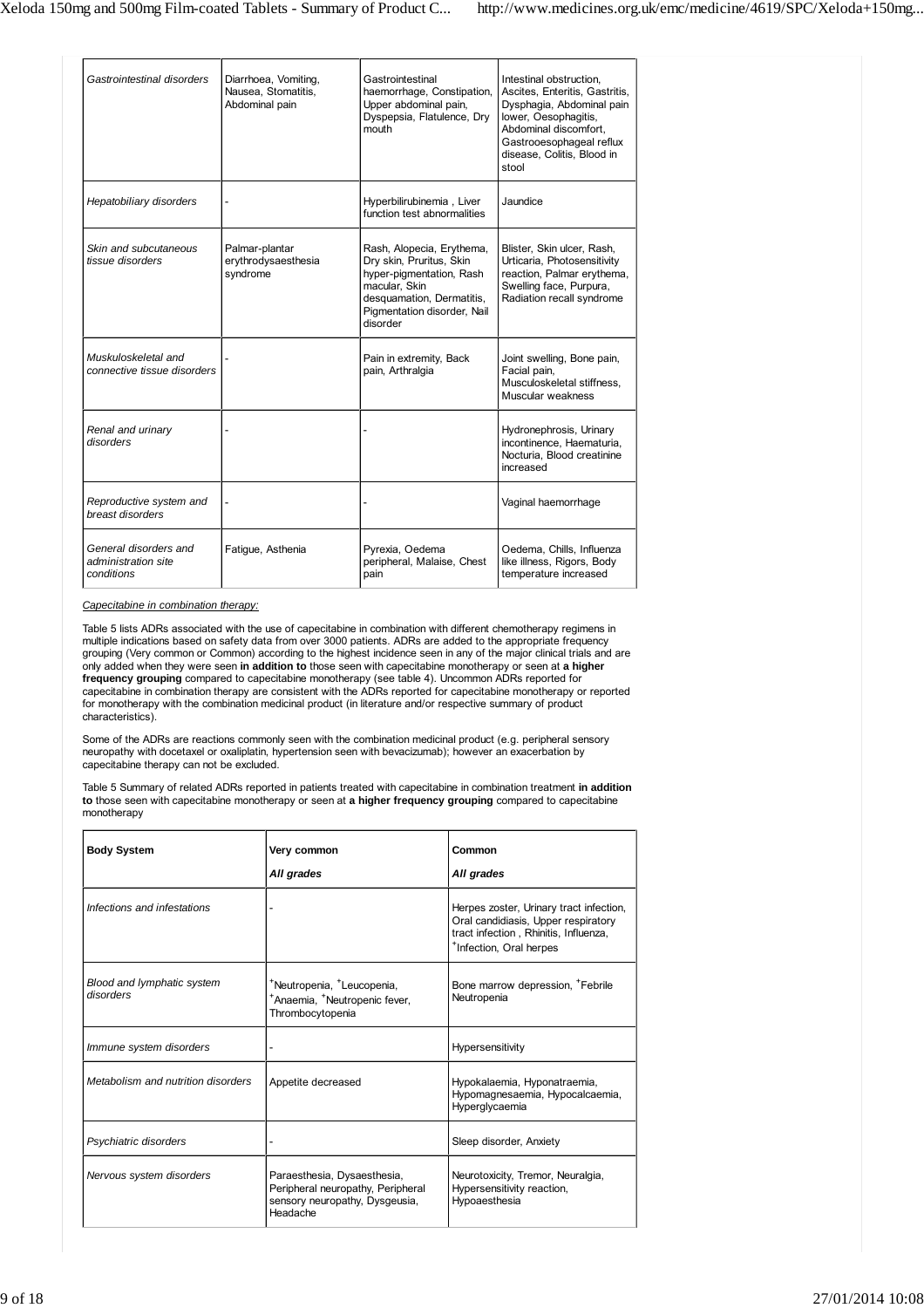| Eye disorders                                             | Lacrimation increased                                                | Visual disorders, Dry eye, Eye pain,<br>Visual impairment, Vision blurred                                                                                                                                                                                                                   |
|-----------------------------------------------------------|----------------------------------------------------------------------|---------------------------------------------------------------------------------------------------------------------------------------------------------------------------------------------------------------------------------------------------------------------------------------------|
| Ear and labyrinth disorders                               |                                                                      | Tinnitus, Hypoacusis                                                                                                                                                                                                                                                                        |
| Cardiac disorders                                         |                                                                      | Atrial fibrillation. Cardiac<br>ischemia/infarction                                                                                                                                                                                                                                         |
| Vascular disorders                                        | Lower limb oedema, Hypertension,<br>*Embolism and thrombosis         | Flushing, Hypotension, Hypertensive<br>crisis, Hot flush, Phlebitis                                                                                                                                                                                                                         |
| Respiratory, thoracic and<br>mediastinal system disorders | Sore throat, Dysaesthesia pharynx                                    | Hiccups, Pharyngolaryngeal pain,<br>Dysphonia                                                                                                                                                                                                                                               |
| Gastrointestinal disorders                                | Constipation, Dyspepsia                                              | Upper gastrointestinal haemorrhage,<br>Mouth ulceration, Gastritis, Abdominal<br>distension, Gastroesophageal reflux<br>disease, Oral pain, Dysphagia, Rectal<br>haemorrhage, Abdominal pain lower,<br>Oral dysaesthesia, Paraesthesia oral,<br>Hypoaesthesia oral, Abdominal<br>discomfort |
| Hepatobiliary disorders                                   |                                                                      | Hepatic function abnormal                                                                                                                                                                                                                                                                   |
| Skin and subcutaneous tissue<br>disorders                 | Alopecia, Nail disorder                                              | Hyperhidrosis, Rash erythematous,<br>Urticaria, Night sweats                                                                                                                                                                                                                                |
| Musculoskeletal and connective<br>tissue disorders        | Myalgia, Arthralgia, Pain in extremity                               | Pain in jaw, Muscle spasms, Trismus,<br>Muscular weakness                                                                                                                                                                                                                                   |
| Renal and urinary disorder                                |                                                                      | Haematuria, Proteinuria, Creatinine<br>renal clearance decreased, Dysuria                                                                                                                                                                                                                   |
| General disorders and<br>administration site conditions   | Pyrexia, Weakness, <sup>+</sup> Lethargy,<br>Temperature intolerance | Mucosal inflammation, Pain in limb,<br>Pain, Chills, Chest pain, Influenza-like<br>illness, <sup>+</sup> Fever, Infusion related<br>reaction, Injection site reaction,<br>Infusion site pain, Injection site pain                                                                           |
| Injury, poisoning and procedural<br>complications         |                                                                      | Contusion                                                                                                                                                                                                                                                                                   |

+ For each term, the frequency count was based on ADRs of all grades. For terms marked with a "+", the frequency count was based on grade 3-4 ADRs. ADRs are added according to the highest incidence seen in any of the major combination trials.

## *Post-Marketing Experience:*

The following additional serious adverse reactions have been identified during post-marketing exposure:

Table 6 Summary of events reported with capecitabine in the post-marketing setting

| Body System                     | Rare                                                                                        | Very rare                                                                                                        |
|---------------------------------|---------------------------------------------------------------------------------------------|------------------------------------------------------------------------------------------------------------------|
| Eye disorders                   | Lacrimal duct stenosis, corneal<br>disorders, keratitis, punctate keratitis                 |                                                                                                                  |
| Cardiac disorders               | Ventricular fibrillation, QT<br>prolongation, Torsade de pointes,<br>Bradycardia, Vasospasm |                                                                                                                  |
| Hepatobiliary disorders         | Hepatic failure, cholestatic hepatitis                                                      |                                                                                                                  |
| Skin and subcutaneous disorders | Cutaneous lupus erythematosus                                                               | Severe skin reactions such as<br>Stevens-Johnson Syndrome and<br>Toxic Epidermal Necrolysis (see<br>section 4.4) |
| Renal and urinary disorders     | Acute renal failure secondary to<br>dehydration                                             |                                                                                                                  |

## Description of selected adverse reactions

*Hand-foot syndrome (see section 4.4):*

For the capecitabine dose of 1250 mg/m<sup>2</sup> twice daily on days 1 to 14 every 3 weeks, a frequency of 53% to 60% of all-grades HFS was observed in capecitabine monotherapy trials (comprising studies in adjuvant therapy in colon cancer, treatment of metastatic colorectal cancer, and treatment of breast cancer) and a frequency of 63% was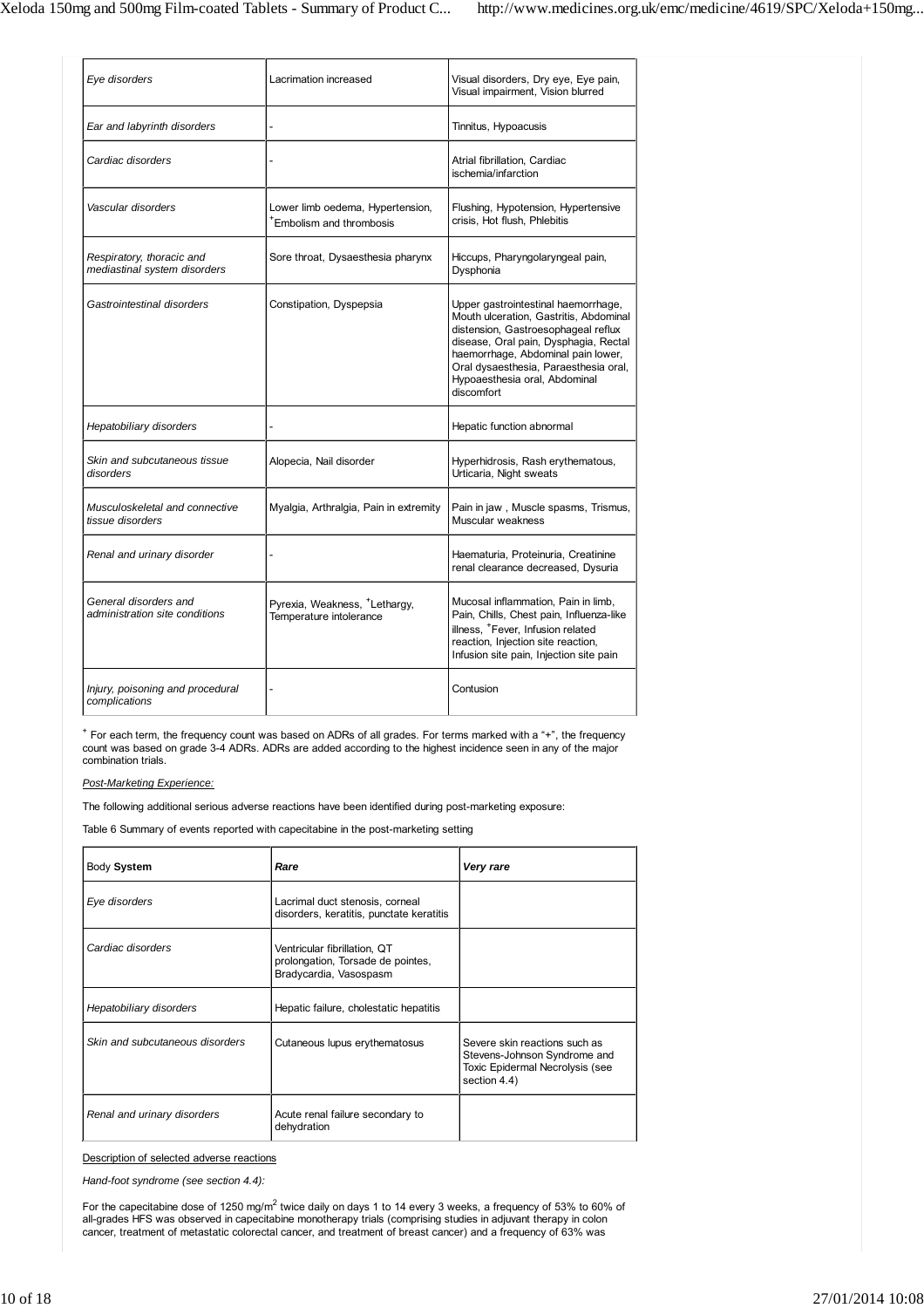observed in the capecitabine/docetaxel arm for the treatment of metastatic breast cancer. For the capecitabine dose of 1000 mg/m<sup>2</sup> twice daily on days 1 to 14 every 3 weeks, a frequency of 22% to 30% of all-grade HFS was observed in capecitabine combination therapy

A meta-analysis of 14 clinical trials with data from over 4700 patients treated with capecitabine monotherapy or capecitabine in combination with different chemotherapy regimens in multiple indications (colon, colorectal, gastric and breast cancer) showed that HFS (all grades) occurred in 2066 (43%) patients after a median time of 239 [95% CI 201, 288] days after starting treatment with capecitabine. In all studies combined, the following covariates were statistically significantly associated with an increased risk of developing HFS: increasing capecitabine starting dose (gram), decreasing cumulative capecitabine dose (0.1\*kg), increasing relative dose intensity in the first six weeks, increasing duration of study treatment (weeks), increasing age (by 10 year increments), female gender, and good ECOG performance status at baseline (0 versus ≥1).

# *Diarrhoea (see section 4.4):*

Capecitabine can induce the occurrence of diarrhoea, which has been observed in up to 50% of patients.

The results of a meta-analysis of 14 clinical trials with data from over 4700 patients treated with capecitabine showed that in all studies combined, the following covariates were statistically significantly associated with an increased risk of developing diarrhea: increasing capecitabine starting dose (gram), increasing duration of study treatment (weeks), increasing age (by 10 year increments), and female gender. The following covariates were statistically significantly associated with a decreased risk of developing diarrhea: increasing cumulative capecitabine dose (0.1\*kg) and increasing relative dose intensity in the first six weeks.

# *Cardiotoxicity (see section 4.4):*

In addition to the ADRs described in tables 4 and 5, the following ADRs with an incidence of less than 0.1% were associated with the use of capecitabine monotherapy based on a pooled analysis from clinical safety data from 7 clinical trials including 949 patients (2 phase III and 5 phase II clinical trials in metastatic colorectal cancer and metastatic breast cancer): cardiomyopathy, cardiac failure, sudden death, and ventricular extrasystoles.

# *Encephalopathy:*

In addition to the ADRs described in tables 4 and 5, and based on the above pooled analysis from clinical safety data from 7 clinical trials, encephalopathy was also associated with the use of capecitabine monotherapy with an incidence of less than 0.1%.

# Special populations

# *Elderly patients (see section 4.2):*

An analysis of safety data in patients ≥60 years of age treated with capecitabine monotherapy and an analysis of patients treated with capecitabine plus docetaxel combination therapy showed an increase in the incidence of treatment-related grade 3 and 4 adverse reactions and treatment-related serious adverse reactions compared to patients <60 years of age. Patients ≥60 years of age treated with capecitabine plus docetaxel also had more early withdrawals from treatment due to adverse reactions compared to patients <60 years of age.

The results of a meta-analysis of 14 clinical trials with data from over 4700 patients treated with capecitabine showed that in all studies combined, increasing age (by 10 year increments) was statistically significantly associated with an increased risk of developing HFS and diarrhoea and with a decreased risk of developing neutropenia.

#### *Gender*

The results of a meta-analysis of 14 clinical trials with data from over 4700 patients treated with capecitabine showed that in all studies combined, female gender was statistically significantly associated with an increased risk of developing HFS and diarrhea and with a decreased risk of developing neutropenia.

#### *Patients with renal impairment (see section 4.2, 4.4, and 5.2):*

An analysis of safety data in patients treated with capecitabine monotherapy (colorectal cancer) with baseline renal impairment showed an increase in the incidence of treatment-related grade 3 and 4 adverse reactions compared to patients with normal renal function (36% in patients without renal impairment n=268, vs. 41% in mild n=257 and 54% in moderate n=59, respectively) (see section 5.2). Patients with moderately impaired renal function show an increased rate of dose reduction (44%) vs. 33% and 32% in patients with no or mild renal impairment and an increase in early withdrawals from treatment (21% withdrawals during the first two cycles) vs. 5% and 8% in patients with no or mild renal impairment.

## 4.9 Overdose

#### Go to top of the page

The manifestations of acute overdose include nausea, vomiting, diarrhoea, mucositis, gastrointestinal irritation and bleeding, and bone marrow depression. Medical management of overdose should include customary therapeutic and supportive medical interventions aimed at correcting the presenting clinical manifestations and preventing their possible complications.

**5. Pharmacological properties** 5.1 Pharmacodynamic properties Go to top of the page Go to top of the page

Pharmacotherapeutic group: cytostatic (antimetabolite), ATC code: L01BC06

Capecitabine is a non-cytotoxic fluoropyrimidine carbamate, which functions as an orally administered precursor of the cytotoxic moiety 5-fluorouracil (5-FU). Capecitabine is activated via several enzymatic steps (see section 5.2). The enzyme involved in the final conversion to 5-FU, thymidine phosphorylase (ThyPase), is found in tumour tissues, but also in normal tissues, albeit usually at lower levels. In human cancer xenograft models capecitabine demonstrated a synergistic effect in combination with docetaxel, which may be related to the upregulation of thymidine phosphorylase by docetaxel.

There is evidence that the metabolism of 5-FU in the anabolic pathway blocks the methylation reaction of deoxyuridylic acid to thymidylic acid, thereby interfering with the synthesis of deoxyribonucleic acid (DNA). The incorporation of 5-FU also leads to inhibition of RNA and protein synthesis. Since DNA and RNA are essential for cell division and growth, the effect of 5-FU may be to create a thymidine deficiency that provokes unbalanced growth and death of a cell. The effects of DNA and RNA deprivation are most marked on those cells which proliferate more rapidly and which metabolise 5-FU at a more rapid rate.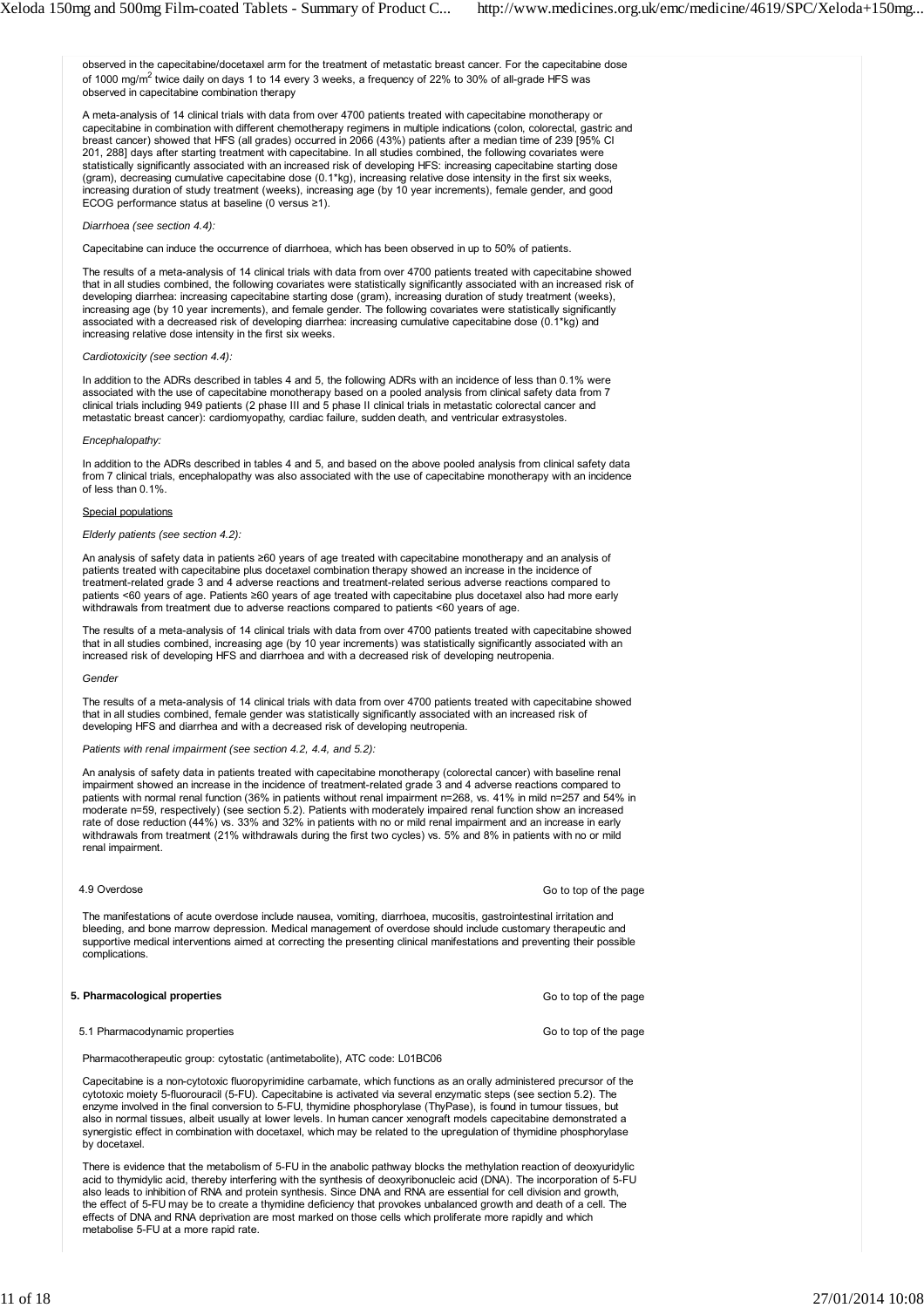#### Colon and colorectal cancer:

#### *Monotherapy with capecitabine in adjuvant colon cancer*

Data from one multicentre, randomised, controlled phase III clinical trial in patients with stage III (Dukes' C) colon cancer supports the use of capecitabine for the adjuvant treatment of patients with colon cancer (XACT Study; M66001). In this trial, 1987 patients were randomised to treatment with capecitabine (1250 mg/m<sup>2</sup> twice daily for 2 weeks followed by a 1-week rest period and given as 3-week cycles for 24 weeks) or 5-FU and leucovorin (Mayo Clinic regimen: 20 mg/m<sup>2</sup> leucovorin IV followed by 425 mg/m<sup>2</sup> IV bolus 5-FU, on days 1 to 5, every 28 days for 24 weeks). Capecitabine was at least equivalent to IV 5-FU/LV in disease-free survival in per protocol population (hazard ratio 0.92; 95% CI 0.80-1.06). In the all-randomised population, tests for difference of capecitabine vs 5-FU/LV in disease-free and overall survival showed hazard ratios of 0.88 (95% CI 0.77 – 1.01; p = 0.068) and 0.86 (95% CI  $0.74 - 1.01$ ;  $p = 0.060$ ), respectively. The median follow up at the time of the analysis was 6.9 years. In a preplanned multivariate Cox analysis, superiority of capecitabine compared with bolus 5-FU/LV was demonstrated. The following factors were pre-specified in the statistical analysis plan for inclusion in the model: age, time from surgery to randomization, gender, CEA levels at baseline, lymph nodes at baseline, and country. In the all-randomised population, capecitabine was shown to be superior to 5FU/LV for disease-free survival (hazard ratio 0.849; 95% CI 0.739 - 0.976; p = 0.0212), as well as for overall survival (hazard ratio 0.828; 95% CI 0.705 - 0.971; p = 0.0203).

#### *Combination therapy in adjuvant colon cancer*

Data from one multicentre, randomised, controlled phase 3 clinical trial in patients with stage III (Dukes' C) colon cancer supports the use of capecitabine in combination with oxaliplatin (XELOX) for the adjuvant treatment of patients with colon cancer (NO16968 study). In this trial, 944 patients were randomised to 3-week cycles for 24 weeks with capecitabine (1000 mg/m<sup>2</sup> twice daily for 2 weeks followed by a 1-week rest period) in combination with oxaliplatin (130 mg/m<sup>2</sup> intravenous infusion over 2-hours on day 1 every 3 weeks); 942 patients were randomized to bolus 5-FU and leucovorin. In the primary analysis for DFS in the ITT population, XELOX was shown to be significantly superior to 5-FU/LV (HR=0.80, 95% CI=[0.69; 0.93]; p=0.0045). The 3 year DFS rate was 71% for XELOX versus 67% for 5-FU/LV. The analysis for the secondary endpoint of RFS supports these results with a HR of 0.78 (95% CI=[0.67; 0.92]; p=0.0024) for XELOX vs. 5-FU/LV. XELOX showed a trend towards superior OS with a HR of 0.87 (95% CI=[0.72; 1.05]; p=0.1486) which translates into a 13% reduction in risk of death. The 5 year OS rate was 78% for XELOX versus 74% for 5-FU/LV. The efficacy data is based on a median observation time of 59 months for OS and 57 months for DFS. The rate of withdrawal due to adverse events was higher in the XELOX combination therapy arm (21%) as compared with that of the 5-FU/LV monotherapy arm (9%) in the ITT population.

#### *Monotherapy with capecitabine in metastatic colorectal cancer*

Data from two identically-designed, multicentre, randomised, controlled phase III clinical trials (SO14695; SO14796) support the use of capecitabine for first line treatment of metastatic colorectal cancer. In these trials, 603 patients were randomised to treatment with capecitabine (1250 mg/m<sup>2</sup> twice daily for 2 weeks followed by a 1-week rest period and given as 3-week cycles). 604 patients were randomised to treatment with 5-FU and leucovorin (Mayo regimen: 20 mg/m<sup>2</sup> leucovorin IV followed by 425 mg/m<sup>2</sup> IV bolus 5-FU, on days 1 to 5, every 28 days). The overall objective response rates in the all-randomised population (investigator assessment) were 25.7% (capecitabine) vs. 16.7% (Mayo regimen); p <0.0002. The median time to progression was 140 days (capecitabine) vs. 144 days (Mayo regimen). Median survival was 392 days (capecitabine) vs. 391 days (Mayo regimen). Currently, no comparative data are available on capecitabine monotherapy in colorectal cancer in comparison with first line combination regimens.

#### *Combination therapy in first-line treatment of metastatic colorectal cancer*

Data from a multicentre, randomised, controlled phase III clinical study (NO16966) support the use of capecitabine in combination with oxaliplatin or in combination with oxaliplatin and bevacizumab for the first-line treatment of metastatic colorectal cancer. The study contained two parts: an initial 2-arm part in which 634 patients were randomised to two different treatment groups, including XELOX or FOLFOX-4, and a subsequent 2x2 factorial part in which 1401 patients were randomised to four different treatment groups, including XELOX plus placebo, FOLFOX-4 plus placebo, XELOX plus bevacizumab, and FOLFOX-4 plus bevacizumab. See table 7 for treatment regimens.

|                                   | <b>Treatment</b>          | <b>Starting Dose</b>                                                           | <b>Schedule</b>                                                                     |
|-----------------------------------|---------------------------|--------------------------------------------------------------------------------|-------------------------------------------------------------------------------------|
| FOLFOX-4                          | Oxaliplatin               | 85 mg/m <sup>2</sup> IV 2 hr                                                   | Oxaliplatin on Day 1, every 2<br>weeks                                              |
| or<br>$FOLFOX-4 +$<br>Bevacizumab | Leucovorin                | 200 mg/m <sup>2</sup> IV 2 hr                                                  | Leucovorin on Days 1 and 2.<br>every 2 weeks                                        |
|                                   | 5-Fluorouracil            | 400 mg/m <sup>2</sup> IV bolus, followed by<br>600 mg/ m <sup>2</sup> IV 22 hr | 5-fluorouracil IV bolus/infusion,<br>each on Days 1 and 2, every 2<br>weeks         |
|                                   | Placebo or<br>Bevacizumab | 5 mg/kg IV 30-90 mins                                                          | Day 1, prior to FOLFOX-4, every<br>2 weeks                                          |
| <b>XELOX</b><br>or                | Oxaliplatin               | 130 mg/m <sup>2</sup> IV 2 hr                                                  | Oxaliplatin on Day 1, every 3<br>weeks                                              |
| XELOX+<br>Bevacizumab             | Capecitabine              | 1000 mg/m <sup>2</sup> oral twice daily                                        | Capecitabine oral twice daily for<br>2 weeks (followed by 1 week off-<br>treatment) |
|                                   | Placebo or<br>Bevacizumab | 7.5 mg/kg IV 30-90 mins                                                        | Day 1, prior to XELOX, every 3<br>weeks                                             |
|                                   |                           |                                                                                |                                                                                     |

Table 7 Treatment Regimens in Study NO16966 (mCRC)

5-Fluorouracil: IV bolus injection immediately after leucovorin

Non-inferiority of the XELOX-containing arms compared with the FOLFOX-4-containing arms in the overall comparison was demonstrated in terms of progression-free survival in the eligible patient population and the intent-to-treat population (see table 8). The results indicate that XELOX is equivalent to FOLFOX-4 in terms of overall survival (see table 8). A comparison of XELOX plus bevacizumab versus FOLFOX-4 plus bevacizumab was a pre-specified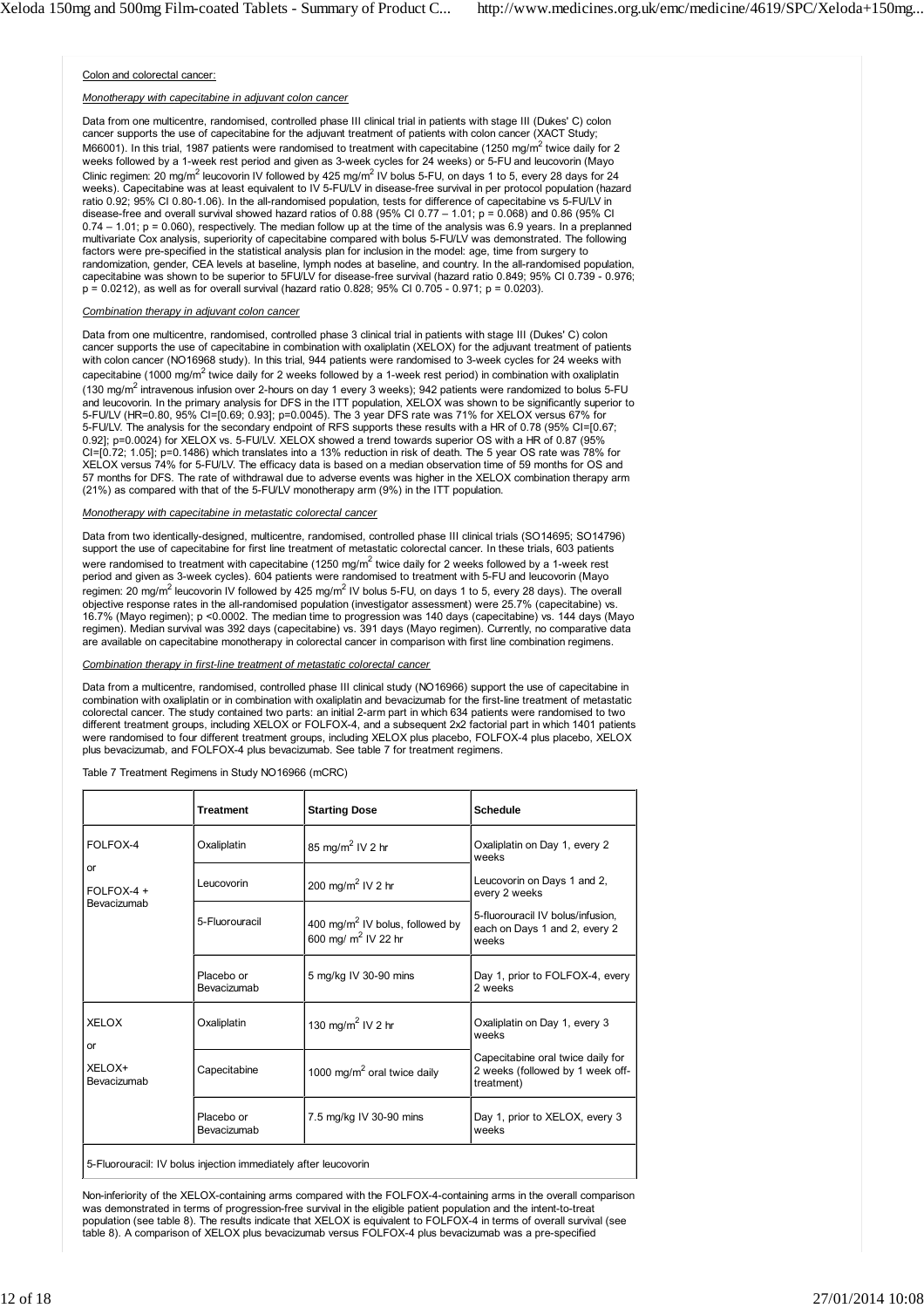exploratory analysis. In this treatment subgroup comparison, XELOX plus bevacizumab was similar compared to FOLFOX-4 plus bevacizumab in terms of progression-free survival (hazard ratio 1.01; 97.5% CI 0.84 - 1.22). The median follow up at the time of the primary analyses in the intent-to-treat population was 1.5 years; data from analyses following an additional 1 year of follow up are also included in table 8. However, the on-treatment PFS analysis did not confirm the results of the general PFS and OS analysis: the hazard ratio of XELOX versus FOLFOX-4 was 1.24 with 97.5% CI 1.07 - 1.44. Although sensitivity analyses show that differences in regimen schedules and timing of tumor assessments impact the on-treatment PFS analysis, a full explanation for this result has not been found.

Table 8 Key efficacy results for the non-inferiority analysis of Study NO16966

| <b>PRIMARY ANALYSIS</b>            |                                      |                                 |                                 |  |  |
|------------------------------------|--------------------------------------|---------------------------------|---------------------------------|--|--|
| XELOX/XELOX+P/XELOX+BV             |                                      |                                 | FOLFOX-4/FOLFOX-4+P/FOLFOX-4+BV |  |  |
| (EPP*: N=967; ITT**: N=1017)       |                                      | (EPP*: N = 937; ITT**: N= 1017) |                                 |  |  |
| Population                         | <b>Median Time to Event (Days)</b>   |                                 | <b>HR</b><br>(97.5% CI)         |  |  |
|                                    | Parameter: Progression-free Survival |                                 |                                 |  |  |
| <b>EPP</b>                         | 241                                  | 259                             | 1.05(0.94; 1.18)                |  |  |
| <b>ITT</b>                         | 244                                  | 259                             | 1.04(0.93; 1.16)                |  |  |
| <b>Parameter: Overall Survival</b> |                                      |                                 |                                 |  |  |
| EPP                                | 577                                  | 549                             | 0.97(0.84; 1.14)                |  |  |
| <b>ITT</b>                         | 581                                  | 553                             | 0.96(0.83; 1.12)                |  |  |
|                                    | ADDITIONAL 1 YEAR OF FOLLOW UP       |                                 |                                 |  |  |
| Population                         | <b>Median Time to Event (Days)</b>   |                                 | <b>HR</b>                       |  |  |
|                                    |                                      |                                 | (97.5% CI)                      |  |  |
|                                    | Parameter: Progression-free Survival |                                 |                                 |  |  |
| EPP                                | 242                                  | 259                             | 1.02 (0.92; 1.14)               |  |  |
| <b>ITT</b>                         | 244                                  | 259                             |                                 |  |  |
| <b>Parameter: Overall Survival</b> |                                      |                                 |                                 |  |  |
| EPP                                | 600                                  | 594                             | 1.00(0.88; 1.13)                |  |  |
| <b>ITT</b>                         | 602                                  | 596                             | 0.99(0.88; 1.12)                |  |  |

\*EPP=eligible patient population; \*\*ITT=intent-to-treat population

In a randomised, controlled phase III study (CAIRO), the effect of using capecitabine at a starting dose of 1000 mg/m<sup>2</sup> for 2 weeks every 3 weeks in combination with irinotecan for the first-line treatment of patients with metastatic colorectal cancer was studied. 820 Patients were randomized to receive either sequential treatment (n=410) or combination treatment (n=410). Sequential treatment consisted of first-line capecitabine (1250 mg/m<sup>2</sup> twice daily for 14 days), second-line irinotecan (350 mg/m<sup>2</sup> on day 1), and third-line combination of capecitabine (1000 mg/m<sup>2</sup> twice daily for 14 days) with oxaliplatin (130 mg/m<sup>2</sup> on day 1). Combination treatment (XELIRI) consisted of first-line capecitabine (1000 mg/m<sup>2</sup> twice daily for 14 days) combined with irinotecan (250 mg /m<sup>2</sup> on day 1) (XELIRI) and second-line capecitabine (1000 mg/m<sup>2</sup> twice daily for 14 days) plus oxaliplatin (130 mg/m2 on day 1). All treatment cycles were administered at intervals of 3 weeks. In first-line treatment the median progression-free survival in the intent-to-treat population was 5.8 months (95%CI 5.1 - 6.2 months) for capecitabine monotherapy and 7.8 months (95%CI 7.0 - 8.3 months; p=0.0002) for XELIRI. However this was associated with an increased incidence of gastrointestinal toxicity and neutropenia during first-line treatment with XELIRI (26% and 11% for XELIRI and first line capecitabine respectively).

The XELIRI has been compared with 5-FU + irinotecan (FOLFIRI) in three randomised studies in patients with metastatic colorectal cancer. The XELIRI regimens included capecitabine 1000 mg/m<sup>2</sup> twice daily on days 1 to 14 of a three-week cycle combined with irinotecan 250 mg/m<sup>2</sup> on day1. In the largest study (BICC-C), patients were randomised to receive either open label FOLFIRI (n=144), bolus 5-FU (mIFL) (n=145) or XELIRI (n=141) and were additionally randomised to receive either double-blind treatment with celecoxib or placebo. Median PFS was 7.6 months for FOLFIRI, 5.9 months for mIFL (p=0.004) for the comparison with FOLFIRI), and 5.8 months for XELIRI (p=0.015). Median OS was 23.1 months for FOLFIRI, 17.6 months for mIFL (p=0.09), and 18.9 months for XELIRI (p=0.27). Patients treated with XELIRI experienced excessive gastrointestinal toxicity compared with FOLFIRI (diarrhoea 48% and 14% for XELIRI and FOLFIRI respectively).

In the EORTC study patients were randomised to receive either open label FOLFIRI (n=41) or XELIRI (n=44) with additional randomisation to either double-blind treatment with celecoxib or placebo. Median PFS and overall survival (OS) times were shorter for XELIRI versus FOLFIRI (PFS 5.9 versus 9.6 months and OS 14.8 versus 19.9 months), in addition to which excessive rates of diarrhoea were reported in patients receiving the XELIRI regimen (41% XELIRI, 5.1% FOLFIRI).

.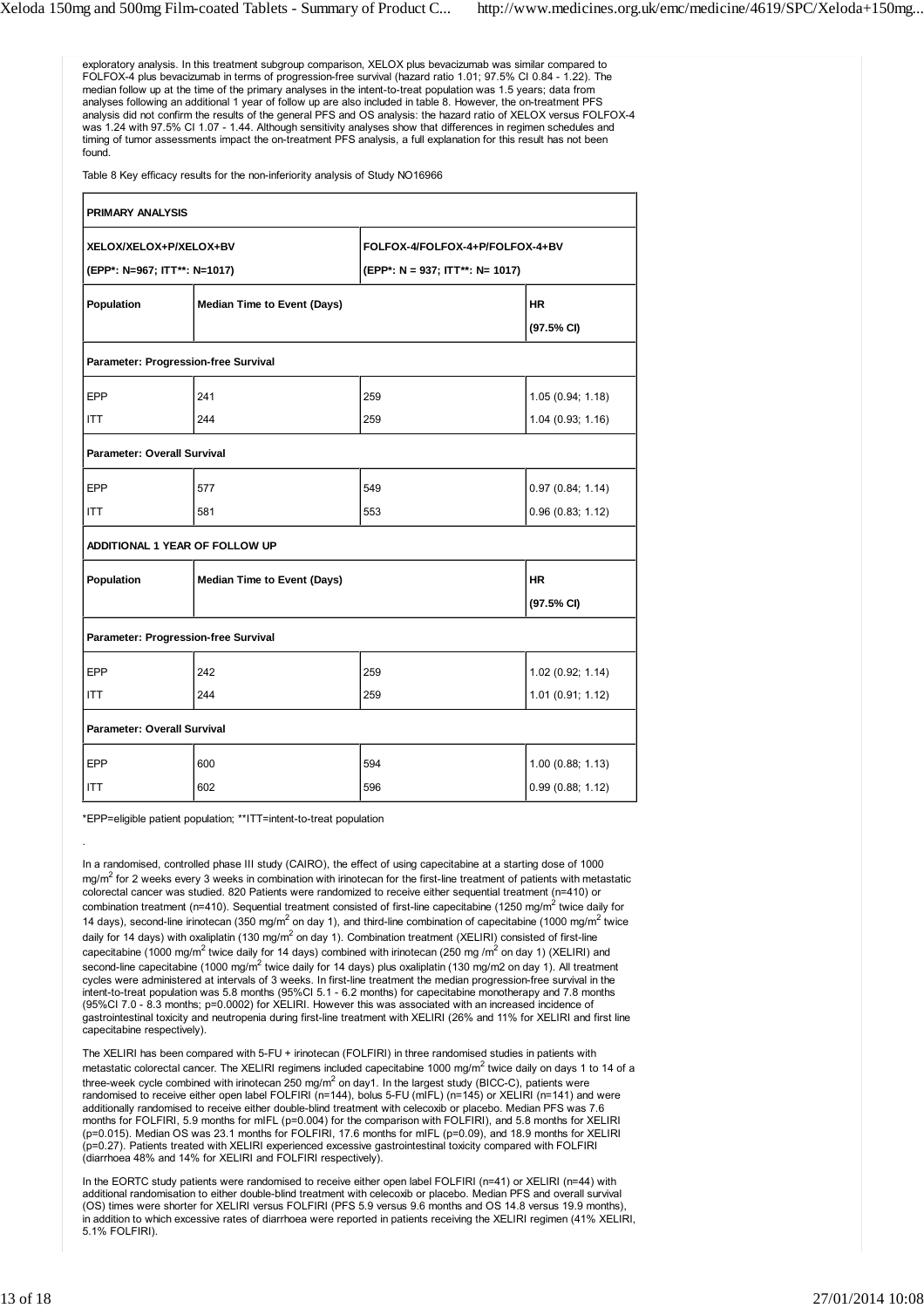In the study published by Skof et al, patients were randomised to receive either FOLFIRI or XELIRI . Overall response rate was 49% in the XELIRI and 48% in the FOLFIRI arm (p=0.76). At the end of treatment, 37% of patients in the XELIRI and 26% of patients in the FOLFIRI arm were without evidence of the disease (p=0.56). Toxcity was similar between treatments with the exception of neutropenia reported more commonly in patients treated with FOLFIRI.

Montagnani et al used the results from the above three studies to provide an overall analysis of randomised studies comparing FOLFIRI and XELIRI treatment regimens in the treatment of mCRC. A significant reduction in the risk of progression was associated with FOLFIRI (HR, 0.76; 95%CI, 0.62-0.95; P <0.01), a result partly due to poor tolerance to the XELIRI regimens used.

Data from a randomised clinical study (Souglakos et al, 2012) comparing FOLFIRI + bevacizumab with XELIRI + bevacizumab showed no significant differences in PFS or OS between treatments. Patients were randomised to receive either FOLFIRI plus bevacizumab (Arm-A, n=167) or XELIRI plus bevacizumab (Arm-B, n-166). For Arm B, the XELIRI regimen used capecitabine 1000 mg/m<sup>2</sup> twice daily for 14 days +irinotecan 250 mg/m<sup>2</sup> on day 1. Median progression-free survival (PFS) was 10.0 and 8.9 months; p=0.64, overall survival 25.7 and 27.5 months; p=0.55 and response rates 45.5 and 39.8%; p=0.32 for FOLFIRI-Bev and XELIRI-Bev, respectively. Patients treated with XELIRI + bevacizumab reported a significantly higher incidence of diarrhoea, febrile neutropenia and hand-foot skin reactions than patients treated with FOLFIRI + bevacizumab with significantly increased treatment delays, dose reductions and treatment discontinuations.

Data from a multicentre, randomised, controlled phase II study (AIO KRK 0604) supports the use of capecitabine at a starting dose of 800 mg/m<sup>2</sup> for 2 weeks every 3 weeks in combination with irinotecan and bevacizumab for the first-line treatment of patients with metastatic colorectal cancer. 120 Patients were randomised to a modified XELIRI regimen with capecitabine 800 mg/m<sup>2</sup> twice daily for two weeks followed by a 7-day rest period), irinotecan (200 mg/m<sup>2</sup> as a 30 minute infusion on day 1 every 3 weeks), and bevacizumab (7.5 mg/kg as a 30 to 90 minute infusion on day 1 every 3 weeks) ; 127 patients were randomised to treatment with capecitabine (1000 mg/m<sup>2</sup> twice daily for two weeks followed by a 7-day rest period), oxaliplatin (130 mg/m<sup>2</sup> as a 2 hour infusion on day 1 every 3 weeks), and bevacizumab (7.5 mg/kg as a 30 to 90 minute infusion on day 1 every 3 weeks). Following a mean duration of follow-up for the study population of 26.2 months, treatment responses were as shown below:

Table 9 Key efficacy results for AIO KRK study

|                                          | XELOX + bevacizumab | Modified XELIRI+ bevacizumab | <b>Hazard ratio</b> |  |  |  |
|------------------------------------------|---------------------|------------------------------|---------------------|--|--|--|
|                                          |                     |                              | 95% CI              |  |  |  |
|                                          | $(1TT: N=127)$      | $(1TT: N= 120)$              | P value             |  |  |  |
| Progression-free Survival after 6 months |                     |                              |                     |  |  |  |
| ITT                                      | 76%                 | 84%                          |                     |  |  |  |
| 95% CI                                   | 69 - 84%            | 77 - 90%                     |                     |  |  |  |
| Median progression free survival         |                     |                              |                     |  |  |  |
| ITT                                      | 10.4 months         | 12.1 months                  | 0.93                |  |  |  |
| 95% CI                                   | $9.0 - 12.0$        | $10.8 - 13.2$                | $0.82 - 1.07$       |  |  |  |
|                                          |                     |                              | $P = 0.30$          |  |  |  |
| Median overall survival                  |                     |                              |                     |  |  |  |
| ITT                                      | 24.4 months         | 25.5 months                  | 0.90                |  |  |  |
| 95% CI                                   | $19.3 - 30.7$       | $21.0 - 31.0$                | $0.68 - 1.19$       |  |  |  |
|                                          |                     |                              | $P = 0.45$          |  |  |  |
|                                          |                     |                              |                     |  |  |  |

*Combination therapy in second-line treatment of metastatic colorectal cancer*

Data from a multicentre, randomised, controlled phase III clinical study (NO16967) support the use of capecitabine in combination with oxaliplatin for the second-line treatment of metastastic colorectal cancer. In this trial, 627 patients with metastatic colorectal carcinoma who have received prior treatment with irinotecan in combination with a fluoropyrimidine regimen as first line therapy were randomised to treatment with XELOX or FOLFOX-4. For the dosing schedule of XELOX and FOLFOX-4 (without addition of placebo or bevacizumab), refer to table 7. XELOX was demonstrated to be non-inferior to FOLFOX-4 in terms of progression-free survival in the per-protocol population and intent-to-treat population (see table 10). The results indicate that XELOX is equivalent to FOLFOX-4 in terms of overall survival (see table 10). The median follow up at the time of the primary analyses in the intent-to-treat population was 2.1 years; data from analyses following an additional 6 months of follow up are also included in table 10.

Table 10 Key efficacy results for the non-inferiority analysis of Study NO16967

| <b>PRIMARY ANALYSIS</b>                     |                                    |                                                          |                       |  |  |  |
|---------------------------------------------|------------------------------------|----------------------------------------------------------|-----------------------|--|--|--|
| <b>XELOX</b><br>(PPP*: N=251; ITT**: N=313) |                                    | <b>FOLFOX-4</b><br>(PPP*: $N = 252$ ; ITT**: $N = 314$ ) |                       |  |  |  |
| Population                                  | <b>Median Time to Event (Days)</b> |                                                          | <b>HR</b><br>(95% CI) |  |  |  |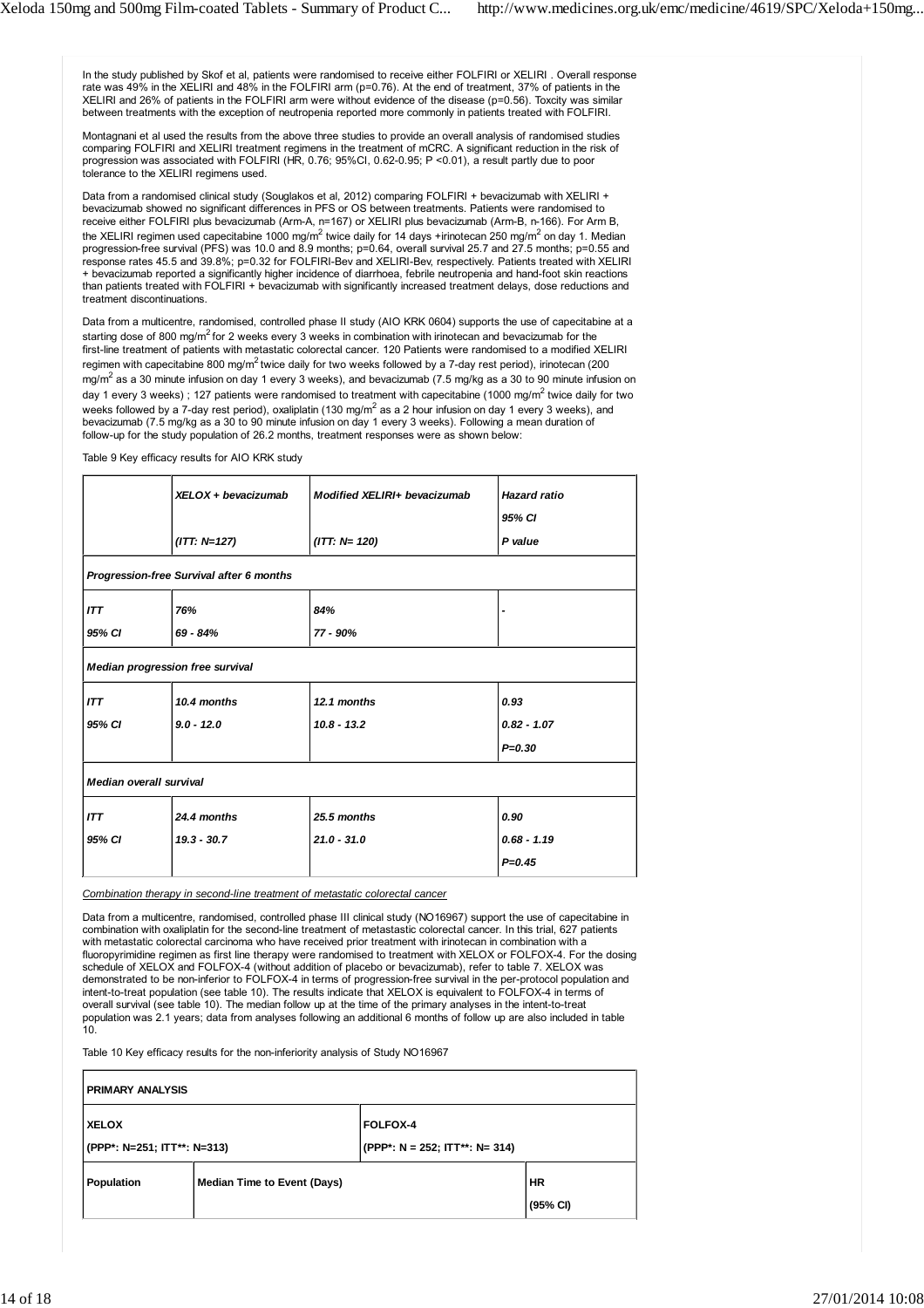| Parameter: Progression-free Survival |                             |     |                   |  |  |  |  |
|--------------------------------------|-----------------------------|-----|-------------------|--|--|--|--|
| <b>PPP</b>                           | 154                         | 168 | 1.03 (0.87; 1.24) |  |  |  |  |
| <b>ITT</b>                           | 144                         | 146 | 0.97(0.83; 1.14)  |  |  |  |  |
| <b>Parameter: Overall Survival</b>   |                             |     |                   |  |  |  |  |
| PPP                                  | 388                         | 401 | 1.07 (0.88; 1.31) |  |  |  |  |
| <b>ITT</b>                           | 363                         | 382 | 1.03(0.87; 1.23)  |  |  |  |  |
| ADDITIONAL 6 MONTHS OF FOLLOW UP     |                             |     |                   |  |  |  |  |
| Population                           | Median Time to Event (Days) |     | <b>HR</b>         |  |  |  |  |
|                                      |                             |     | (95% CI)          |  |  |  |  |
| Parameter: Progression-free Survival |                             |     |                   |  |  |  |  |
| PPP                                  | 154                         | 166 | 1.04 (0.87; 1.24) |  |  |  |  |
| <b>ITT</b>                           | 143                         | 146 | 0.97(0.83; 1.14)  |  |  |  |  |
| <b>Parameter: Overall Survival</b>   |                             |     |                   |  |  |  |  |
| PPP                                  | 393                         | 402 | 1.05 (0.88; 1.27) |  |  |  |  |
| <b>ITT</b>                           | 363                         | 382 | 1.02 (0.86; 1.21) |  |  |  |  |

\*PPP=per-protocol population; \*\*ITT=intent-to-treat population

#### Advanced gastric cancer:

Data from a multicentre, randomised, controlled phase III clinical trial in patients with advanced gastric cancer supports the use of capecitabine for the first-line treatment of advanced gastric cancer (ML17032). In this trial, 160 patients were randomised to treatment with capecitabine (1000 mg/m<sup>2</sup> twice daily for 2 weeks followed by a 7-day rest period) and cisplatin (80 mg/m $^2$  as a 2-hour infusion every 3 weeks). A total of 156 patients were randomised to treatment with 5-FU (800 mg/m<sup>2</sup> per day, continuous infusion on days 1 to 5 every 3 weeks) and cisplatin (80 mg/m<sup>2</sup> as a 2-hour infusion on day 1, every 3 weeks). Capecitabine in combination with cisplatin was non-inferior to 5-FU in combination with cisplatin in terms of progression-free survival in the per protocol analysis (hazard ratio 0.81; 95% CI 0.63 - 1.04). The median progression-free survival was 5.6 months (capecitabine + cisplatin) versus 5.0 months (5-FU + cisplatin). The hazard ratio for duration of survival (overall survival) was similar to the hazard ratio for progression-free survival (hazard ratio 0.85; 95% CI 0.64 - 1.13). The median duration of survival was 10.5 months (capecitabine + cisplatin) versus 9.3 months (5-FU + cisplatin).

Data from a randomised multicentre, phase III study comparing capecitabine to 5-FU and oxaliplatin to cisplatin in patients with advanced gastric cancer supports the use of capecitabine for the first-line treatment of advanced gastric cancer (REAL-2). In this trial, 1002 patients were randomised in a 2x2 factorial design to one of the following 4 arms:

- ECF: epirubicin (50 mg/ m $^2$  as a bolus on day 1 every 3 weeks), cisplatin (60 mg/m $^2$  as a two hour infusion on day 1 every 3 weeks) and 5-FU (200 mg/m<sup>2</sup> daily given by continuous infusion via a central line).

- ECX: epirubicin (50 mg/m $^2$  as a bolus on day 1 every 3 weeks), cisplatin (60 mg/m $^2$  as a two hour infusion on day 1 every 3 weeks), and capecitabine (625 mg/m<sup>2</sup> twice daily continuously).

- EOF: epirubicin (50 mg/m<sup>2</sup> as a bolus on day 1 every 3 weeks), oxaliplatin (130 mg/m<sup>2</sup> given as a 2 hour infusion on day 1 every three weeks), and 5-FU (200 mg/m<sup>2</sup> daily given by continuous infusion via a central line).

- EOX: epirubicin (50 mg/m<sup>2</sup> as a bolus on day 1 every 3 weeks), oxaliplatin (130 mg/m<sup>2</sup> given as a 2 hour infusion on day 1 every three weeks), and capecitabine (625 mg/m<sup>2</sup> twice daily continuously).

The primary efficacy analyses in the per protocol population demonstrated non-inferiority in overall survival for capecitabine- vs 5-FU-based regimens (hazard ratio 0.86; 95% CI 0.8 - 0.99) and for oxaliplatin- vs cisplatin-based regimens (hazard ratio 0.92; 95% CI 0.80 - 1.1). The median overall survival was 10.9 months in capecitabine-based regimens and 9.6 months in 5-FU based regimens. The median overall survival was 10.0 months in cisplatin-based regimens and 10.4 months in oxaliplatin-based regimens.

Capecitabine has also been used in combination with oxaliplatin for the treatment of advanced gastric cancer. Studies with capecitabine monotherapy indicate that capecitabine has activity in advanced gastric cancer.

#### Colon, colorectal and advanced gastric cancer: meta-analysis

A meta-analysis of six clinical trials (studies SO14695, SO14796, M66001, NO16966, NO16967, M17032) supports capecitabine replacing 5-FU in mono- and combination treatment in gastrointestinal cancer. The pooled analysis includes 3097 patients treated with capecitabine-containing regimens and 3074 patients treated with 5-FU-containing regimens. Median overall survival time was 703 days (95% CI: 671; 745) in patients treated with capecitabinecontaining regimens and 683 days (95% CI: 646; 715) in patients treated with 5-FU-containing regimens. The hazard ratio for overall survival was 0.94 (95% CI: 0.89; 1.00, p=0.0489) indicating that capecitabine-containing regimens are superior to 5-FU-containing regimens.

#### Breast cancer:

*Combination therapy with capecitabine and docetaxel in locally advanced or metastatic breast cancer*

Data from one multicentre, randomised, controlled phase III clinical trial support the use of capecitabine in combination with docetaxel for treatment of patients with locally advanced or metastatic breast cancer after failure of cytotoxic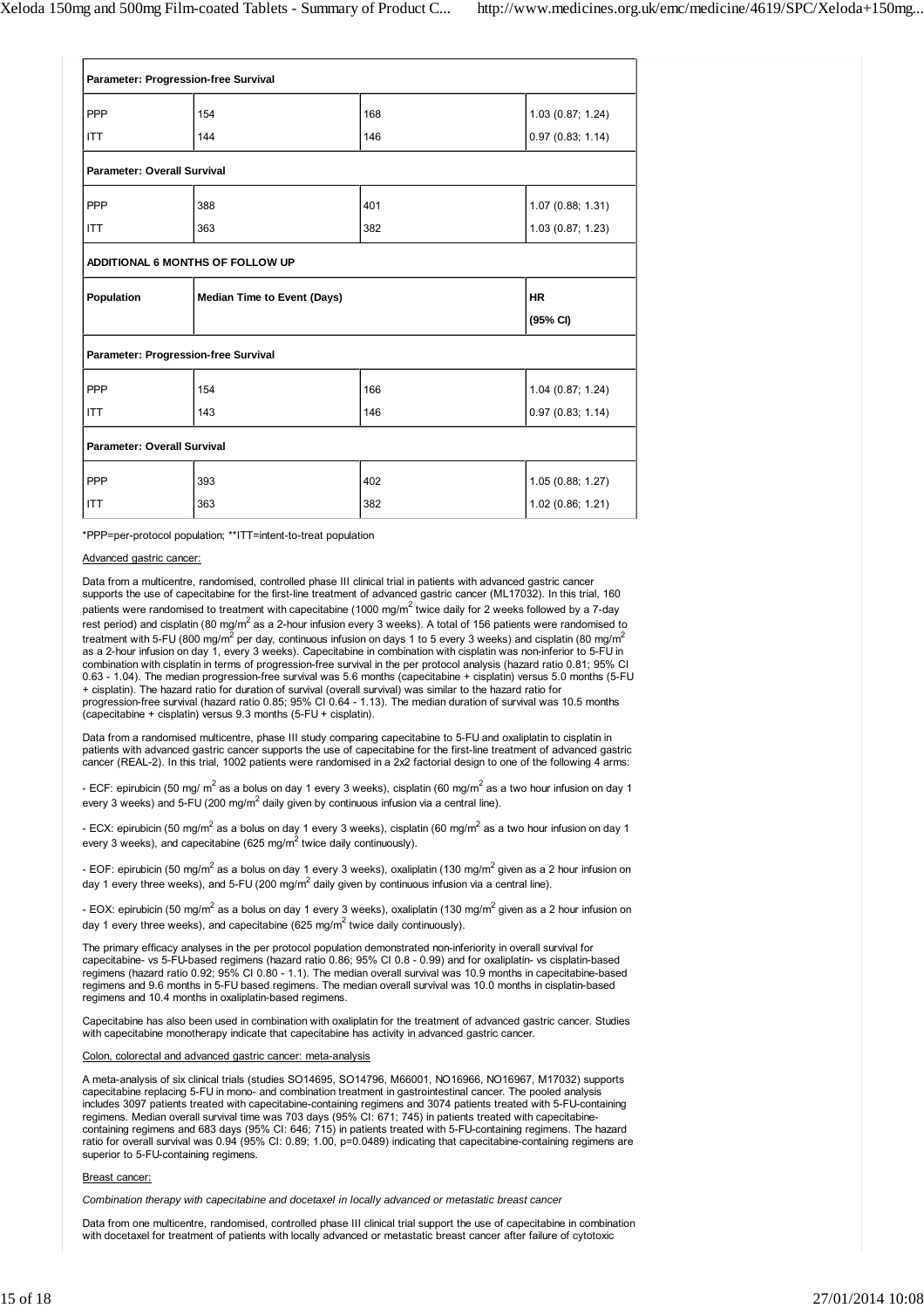chemotherapy, including an anthracycline. In this trial, 255 patients were randomised to treatment with capecitabine (1250 mg/m<sup>2</sup> twice daily for 2 weeks followed by 1-week rest period and docetaxel 75 mg/m<sup>2</sup> as a 1 hour intravenous infusion every 3 weeks). 256 patients were randomised to treatment with docetaxel alone (100 mg/ $m^2$  as a 1 hour intravenous infusion every 3 weeks). Survival was superior in the capecitabine + docetaxel combination arm (p=0.0126). Median survival was 442 days (capecitabine + docetaxel) vs. 352 days (docetaxel alone). The overall objective response rates in the all-randomised population (investigator assessment) were 41.6% (capecitabine + docetaxel) vs. 29.7% (docetaxel alone); p = 0.0058. Time to progressive disease was superior in the capecitabine + docetaxel combination arm (p<0.0001). The median time to progression was 186 days (capecitabine + docetaxel) vs. 128 days (docetaxel alone).

*Monotherapy with capecitabine after failure of taxanes, anthracycline containing chemotherapy, and for whom anthracycline therapy is not indicated*

Data from two multicentre phase II clinical trials support the use of capecitabine monotherapy for treatment of patients after failure of taxanes and an anthracycline-containing chemotherapy regimen or for whom further anthracycline therapy is not indicated. In these trials, a total of 236 patients were treated with capecitabine (1250 mg/m<sup>2</sup> twice daily for 2 weeks followed by 1-week rest period). The overall objective response rates (investigator assessment) were 20% (first trial) and 25% (second trial). The median time to progression was 93 and 98 days. Median survival was 384 and 373 days.

## All indications:

A meta-analysis of 14 clinical trials with data from over 4700 patients treated with capecitabine monotherapy or capecitabine in combination with different chemotherapy regimens in multiple indications (colon, colorectal, gastric and breast cancer) showed that patients on capecitabine who developed hand-foot syndrome (HFS) had a longer overall survival compared to patients who did not develop HFS: median overall survival 1100 days (95% CI 1007;1200) vs 691 days (95% CI 638;754) with a hazard ratio of 0.61 (95% CI 0.56; 0.66).

#### Paediatric population:

The European Medicines Agency has waived the obligation to conduct studies with Xeloda in all subsets of the paediatric population in adenocarcinoma of the colon and rectum, gastric adenocarcinoma and breast carcinoma (see section 4.2 for information on paediatric use).

## 5.2 Pharmacokinetic properties

Go to top of the page

The pharmacokinetics of capecitabine have been evaluated over a dose range of 502-3514 mg/m<sup>2</sup>/day. The parameters of capecitabine, 5'-deoxy-5-fluorocytidine (5'-DFCR) and 5'-deoxy-5-fluorouridine (5'-DFUR) measured on days 1 and 14 were similar. The AUC of 5-FU was 30%-35% higher on day 14. Capecitabine dose reduction decreases systemic exposure to 5-FU more than dose-proportionally, due to non-linear pharmacokinetics for the active metabolite.

## Absorption

After oral administration, capecitabine is rapidly and extensively absorbed, followed by extensive conversion to the metabolites, 5'-DFCR and 5'-DFUR. Administration with food decreases the rate of capecitabine absorption, but only results in a minor effect on the AUC of 5'-DFUR, and on the AUC of the subsequent metabolite 5-FU. At the dose of 1250 mg/m<sup>2</sup> on day 14 with administration after food intake, the peak plasma concentrations (C<sub>max</sub> in µg/ml) for capecitabine, 5'-DFCR, 5'-DFUR, 5-FU and FBAL were 4.67, 3.05, 12.1, 0.95 and 5.46 respectively. The time to peak plasma concentrations (T<sub>max</sub> in hours) were 1.50, 2.00, 2.00, 2.00 and 3.34. The AUC<sub>0</sub>.<sub>∞</sub> values in μg•h/ml were 7.75, 7.24, 24.6, 2.03 and 36.3.

#### **Distribution**

*In vitro* human plasma studies have determined that capecitabine, 5'-DFCR, 5'-DFUR and 5-FU are 54%, 10%, 62% and 10% protein bound, mainly to albumin.

## Biotransformation

Capecitabine is first metabolised by hepatic carboxylesterase to 5'-DFCR, which is then converted to 5'-DFUR by cytidine deaminase, principally located in the liver and tumour tissues. Further catalytic activation of 5'-DFUR then occurs by thymidine phosphorylase (ThyPase). The enzymes involved in the catalytic activation are found in tumour tissues but also in normal tissues, albeit usually at lower levels. The sequential enzymatic biotransformation of capecitabine to 5-FU leads to higher concentrations within tumour tissues. In the case of colorectal tumours, 5-FU generation appears to be in large part localised in tumour stromal cells. Following oral administration of capecitabine to patients with colorectal cancer, the ratio of 5-FU concentration in colorectal tumours to adjacent tissues was 3.2 (ranged from 0.9 to 8.0). The ratio of 5-FU concentration in tumour to plasma was 21.4 (ranged from 3.9 to 59.9, n=8) whereas the ratio in healthy tissues to plasma was 8.9 (ranged from 3.0 to 25.8, n=8). Thymidine phosphorylase activity was measured and found to be 4 times greater in primary colorectal tumour than in adjacent normal tissue. According to immunohistochemical studies, thymidine phosphorylase appears to be in large part localised in tumour stromal cells.

5-FU is further catabolised by the enzyme dihydropyrimidine dehydrogenase (DPD) to the much less toxic dihydro-5-fluorouracil (FUH2). Dihydropyrimidinase cleaves the pyrimidine ring to yield 5-fluoro-ureidopropionic acid (FUPA). Finally, β-ureido-propionase cleaves FUPA to α-fluoro-β-alanine (FBAL) which is cleared in the urine. Dihydropyrimidine dehydrogenase (DPD) activity is the rate limiting step. Deficiency of DPD may lead to increased toxicity of capecitabine (see section 4.3 and 4.4).

## Elimination

The elimination half-life (t<sub>1/2</sub> in hours) of capecitabine, 5'-DFCR, 5'-DFUR, 5-FU and FBAL were 0.85, 1.11, 0.66, 0.76 and 3.23 respectively. Capecitabine and its metabolites are predominantly excreted in urine; 95.5% of administered capecitabine dose is recovered in urine. Faecal excretion is minimal (2.6%). The major metabolite excreted in urine is FBAL, which represents 57% of the administered dose. About 3% of the administered dose is excreted in urine as unchanged drug.

# Combination therapy

Phase I studies evaluating the effect of capecitabine on the pharmacokinetics of either docetaxel or paclitaxel and vice versa showed no effect by capecitabine on the pharmacokinetics of docetaxel or paclitaxel (C<sub>max</sub> and AUC) and no effect by docetaxel or paclitaxel on the pharmacokinetics of 5'-DFUR.

#### Pharmacokinetics in special populations

A population pharmacokinetic analysis was carried out after capecitabine treatment of 505 patients with colorectal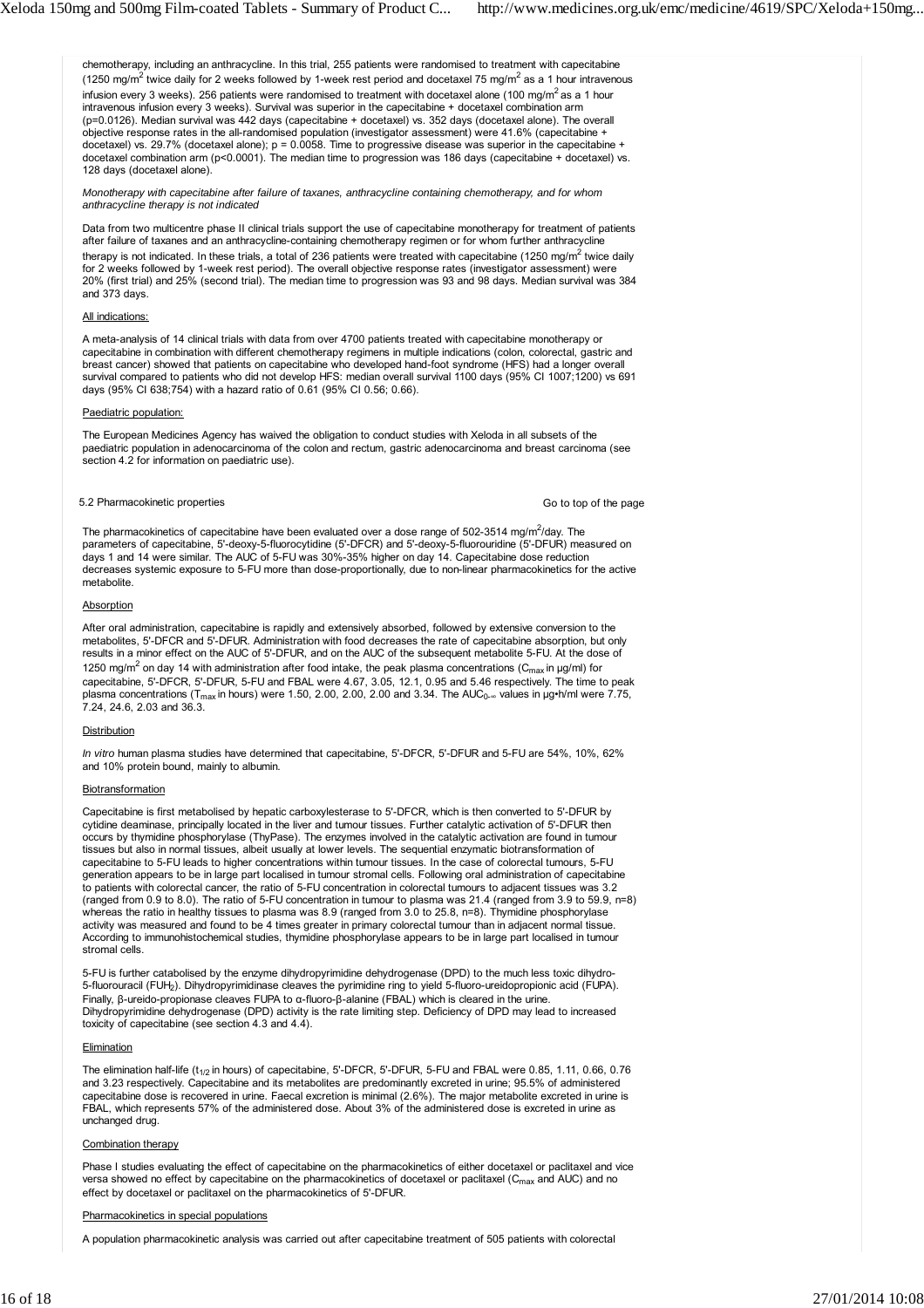cancer dosed at 1250 mg/m<sup>2</sup> twice daily. Gender, presence or absence of liver metastasis at baseline, Karnofsky Performance Status, total bilirubin, serum albumin, ASAT and ALAT had no statistically significant effect on the pharmacokinetics of 5'-DFUR, 5-FU and FBAL.

*Patients with hepatic impairment due to liver metastases:* According to a pharmacokinetic study in cancer patients with mild to moderate liver impairment due to liver metastases, the bioavailability of capecitabine and exposure to with mild to moderate liver impairment due to liver metastases, the bioavailability of capecitabine and ex 5-FU may increase compared to patients with no liver impairment. There are no pharmacokinetic data on patients with severe hepatic impairment.

*Patients with renal impairment:* Based on a pharmacokinetic study in cancer patients with mild to severe renal impairment, there is no evidence for an effect of creatinine clearance on the pharmacokinetics of intact drug and 5-FU. Creatinine clearance was found to influence the systemic exposure to 5'-DFUR (35% increase in AUC when creatinine clearance decreases by 50%) and to FBAL (114% increase in AUC when creatinine clearance decreases by 50%). FBAL is a metabolite without antiproliferative activity.

*Elderly:* Based on the population pharmacokinetic analysis, which included patients with a wide range of ages (27 to 86 years) and included 234 (46%) patients greater or equal to 65, age has no influence on the pharmacokinetics of 5'-DFUR and 5-FU. The AUC of FBAL increased with age (20% increase in age results in a 15% increase in the AUC of FBAL). This increase is likely due to a change in renal function.

Ethnic factors: Following oral administration of 825 mg/m<sup>2</sup> capecitabine twice daily for 14 days, Japanese patients (n=18) had about 36% lower C<sub>max</sub> and 24% lower AUC for capecitabine than Caucasian patients (n=22). Japanese patients had also about 25% lower C<sub>max</sub> and 34% lower AUC for FBAL than Caucasian patients. The clinical relevance of these differences is unknown. No significant differences occurred in the exposure to other metabolites (5'-DFCR, 5'-DFUR, and 5-FU).

# 5.3 Preclinical safety data

Go to top of the page

In repeat-dose toxicity studies, daily oral administration of capecitabine to cynomolgus monkeys and mice produced toxic effects on the gastrointestinal, lymphoid and haemopoietic systems, typical for fluoropyrimidines. These toxicities were reversible. Skin toxicity, characterised by degenerative/regressive changes, was observed with capecitabine. Capecitabine was devoid of hepatic and CNS toxicities. Cardiovascular toxicity (e.g. PR- and QT-interval prolongation) was detectable in cynomolgus monkeys after intravenous administration (100 mg/kg) but not after repeated oral dosing (1379 mg/m $^2$ /day).

A two-year mouse carcinogenicity study produced no evidence of carcinogenicity by capecitabine.

During standard fertility studies, impairment of fertility was observed in female mice receiving capecitabine; however, this effect was reversible after a drug-free period. In addition, during a 13-week study, atrophic and degenerative changes occurred in reproductive organs of male mice; however these effects were reversible after a drug-free period (see section 4.6).

In embryotoxicity and teratogenicity studies in mice, dose-related increases in foetal resorption and teratogenicity were observed. In monkeys, abortion and embryolethality were observed at high doses, but there was no evidence of teratogenicity.

Capecitabine was not mutagenic *in vitro* to bacteria (Ames test) or mammalian cells (Chinese hamster V79/HPRT gene mutation assay). However, similar to other nucleoside analogues (ie, 5-FU), capecitabine was clastogenic in human lymphocytes (*in vitro*) and a positive trend occurred in mouse bone marrow micronucleus tests (*in vivo*).

# **6. Pharmaceutical particulars** 6.1 List of excipients *Tablet core:* anhydrous lactose, croscarmellose sodium, hypromellose, microcrystalline cellulose, magnesium stearate. *Tablet coating:* hypromellose, titanium dioxide (E171), yellow and red iron oxide (E172), talc. 6.2 Incompatibilities Not applicable. 6.3 Shelf life 3 years. 6.4 Special precautions for storage Do not store above 30°C. Go to top of the page Go to top of the page Go to top of the page Go to top of the page Go to top of the page